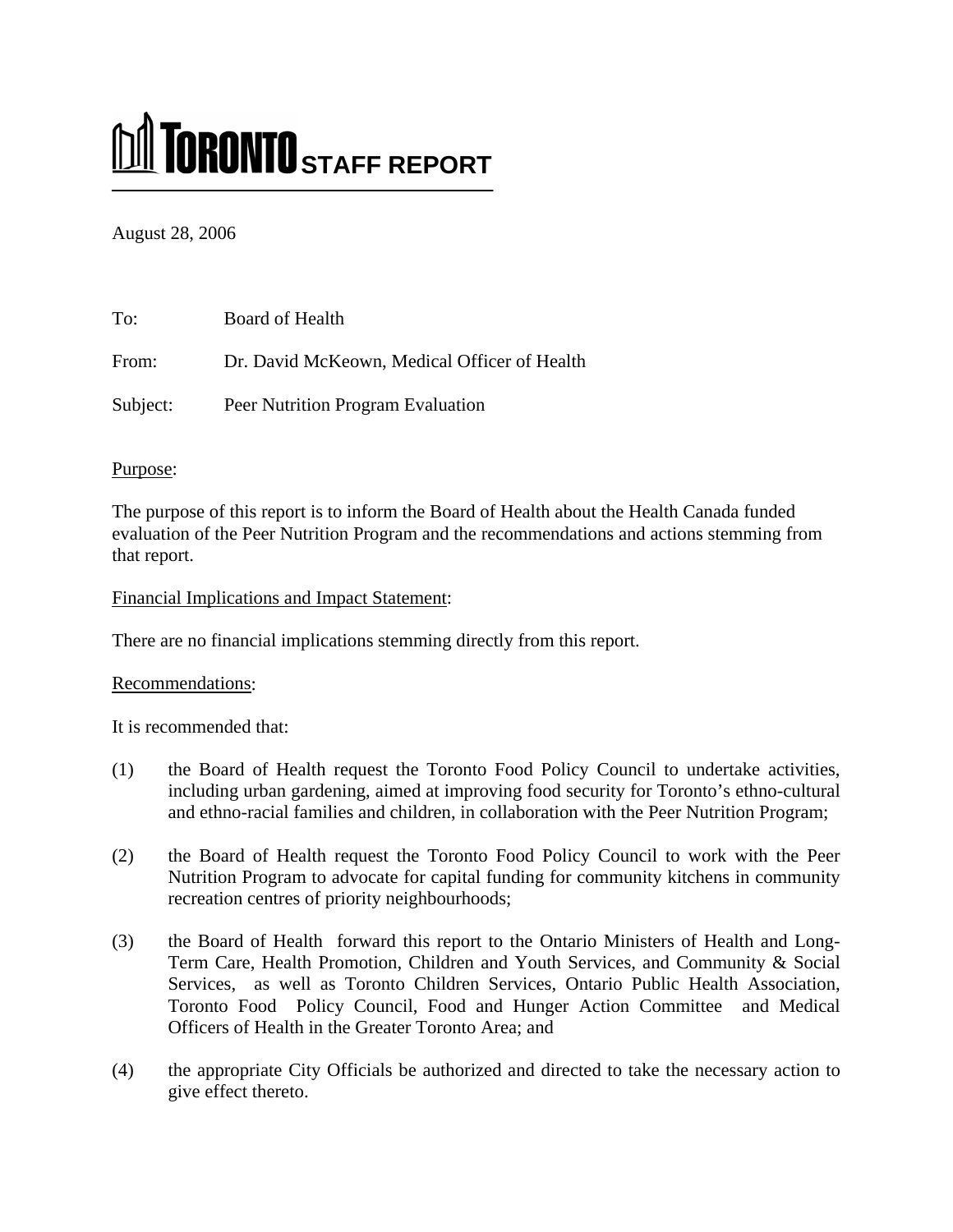#### Background:

The Peer Nutrition Program, which began in 2000, aims to improve the feeding practices and skills of parents with children ages six months to six years of age within diverse ethno/cultural communities in Toronto. This is a cost-shared program delivered under the Child Health, Chronic Disease Prevention and Access and Equity Mandatory Program Guidelines. The goal of the program is to enhance the nutritional status of children whose parents and caregivers are often missed by traditional nutrition programs. The components of the program include nutrition education, cooking and food skills, nutrition support groups, and food security activities such as community gardens and food budgeting. The program is delivered by Community Nutrition Assistants who are supported by Dietitians and Nutritionists. Through a wide array of partnership arrangements, the Peer Nutrition Program delivers these services in more than 30 different languages at more than 70 locations across the city.

In late 2005, Toronto Public Health received funding through the Health Canada Innovation Fund to conduct an evaluation of the Peer Nutrition Program service model. At its January 2006 meeting, the Board of Health approved the receipt of \$35,000 for this purpose. Health Canada acknowledged the unique and innovative approach that Toronto's Peer Nutrition Program uses to access and serve diverse communities; in particular, its approach to engaging community members to assist families, its outreach to ethno-racially diverse populations, its provision of culturally and linguistically appropriate programming and its numerous community partnerships. By evaluating Toronto's Peer Nutrition Program, Health Canada was looking to develop a program evaluation model that could be used to replicate and evaluate other community-based peer programs in Canada.

Through the Request for Proposal process, a consultant was hired to complete the evaluation. A qualitative action research study design that would identify key factors responsible for the success and challenges of the program was developed and approved through Public Health's research and ethics review process.

#### Comments:

The qualitative action research methodology used in this evaluation included observation of both education and drop-in programs and key informant interviews and focus groups with program staff, program participants, members of the Peer Nutrition Program Community Reference Group and participants of the Peer Nutrition Program community gardens. This provided invaluable insight into the experiences and perceptions of both our community partners and the families that we serve. A review of background documentation and program service statistics was also completed. It should be noted that measurement of actual behaviour change related to nutrition practices of families and the healthy development of children (beyond those selfreported by the participants) was beyond the scope of this evaluation.

In Spring 2006, Toronto Public Health presented the "Peer Nutrition Program: Developing a Model for Peer-Based Program Aimed at Diverse Communities" report to Health Canada. A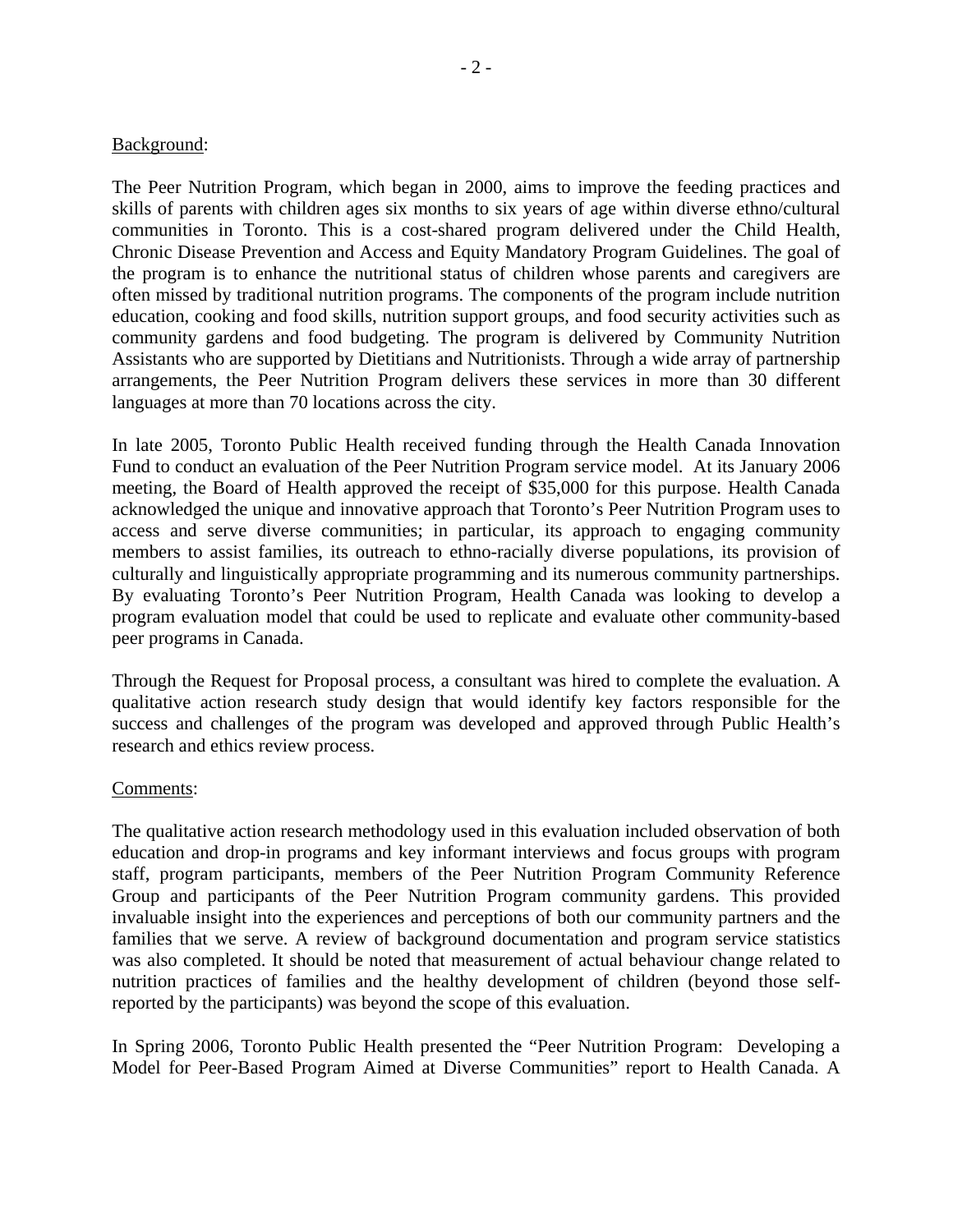copy of the Executive Summary of this Report is attached. A copy of the full report will be available at the Board of Health meeting.

In addition to supplying Health Canada with a detailed description of the Peer Nutrition Program and a program model that outlines defining characteristics, guiding principles, as well as the conditions and process necessary to establish a community-based peer program, the report also includes a number of recommendations directed at both Toronto Public Health and Health Canada.

Community demands for additional programs in certain languages and growing wait lists in some communities and for services in some languages prompted a recommendation regarding the need for additional program funding. The program began in 2000 with eight Community Nutrition Assistants, four Dietitians and one Acting Manager. In 2003, one of the Community Nutrition Assistant positions was changed to a Nutritionist to address the issues of food security among program participants. Due to the success of the program, a permanent program manager and one-time funding was provided in 2004. In 2005, the program doubled in size by adding another Manager, eight more Community Nutrition Assistants, two more Dietitians and one more Nutritionist. Consequently, in order to allow the program to adjust to this rapid growth, no addition funding was requested in 2006 or will be requested in 2007. Additional funding needs will be considered in the 2008 budget cycle.

Outreach to Toronto's diverse communities is an essential part of the Peer Nutrition Program and a variety of strategies are necessary to reach different communities. The Evaluation Report identified a need "to research effective outreach strategies for less involved communities such as Aboriginal, Caribbean and African groups." Although Peer Nutrition Program staff from these cultures have been diligent in their efforts to engage these communities, work is currently underway to explore partnerships, mechanisms and funding sources to support research initiatives to further identify effective outreach strategies that could be used. This information will enhance the program's ability to reach more families.

Food security was identified by staff, community partners and participants as a major issue. Despite the fact that many of the women who participate in the program were well educated in their country of origin, more than 40% have an annual take-home household income of under \$18,000. Recommendations related to food security included advocating for more community gardens, advocating for funding to establish or upgrade community kitchens in high-needs areas and working with community partners to develop more effective strategies to deal with household and community food insecurity issues. These recommendations are consistent with the "Food Security: Implications for the Early Years" report and recommendations that were approved by the Board of Health at its February 27, 2006 meeting.

The validation and support of individuals, their personal/family circumstances and their cultural practices by respectful and knowledgeable Peer Nutrition Program staff was identified as critically important in building both trust and an increased sense of self-esteem and efficacy. Additionally, the topic of food provides a non-threatening, culturally acceptable forum for women to begin to share their experiences and challenges. It was, therefore, not surprising to learn that the Peer Nutrition Program often provides a gateway to other community and public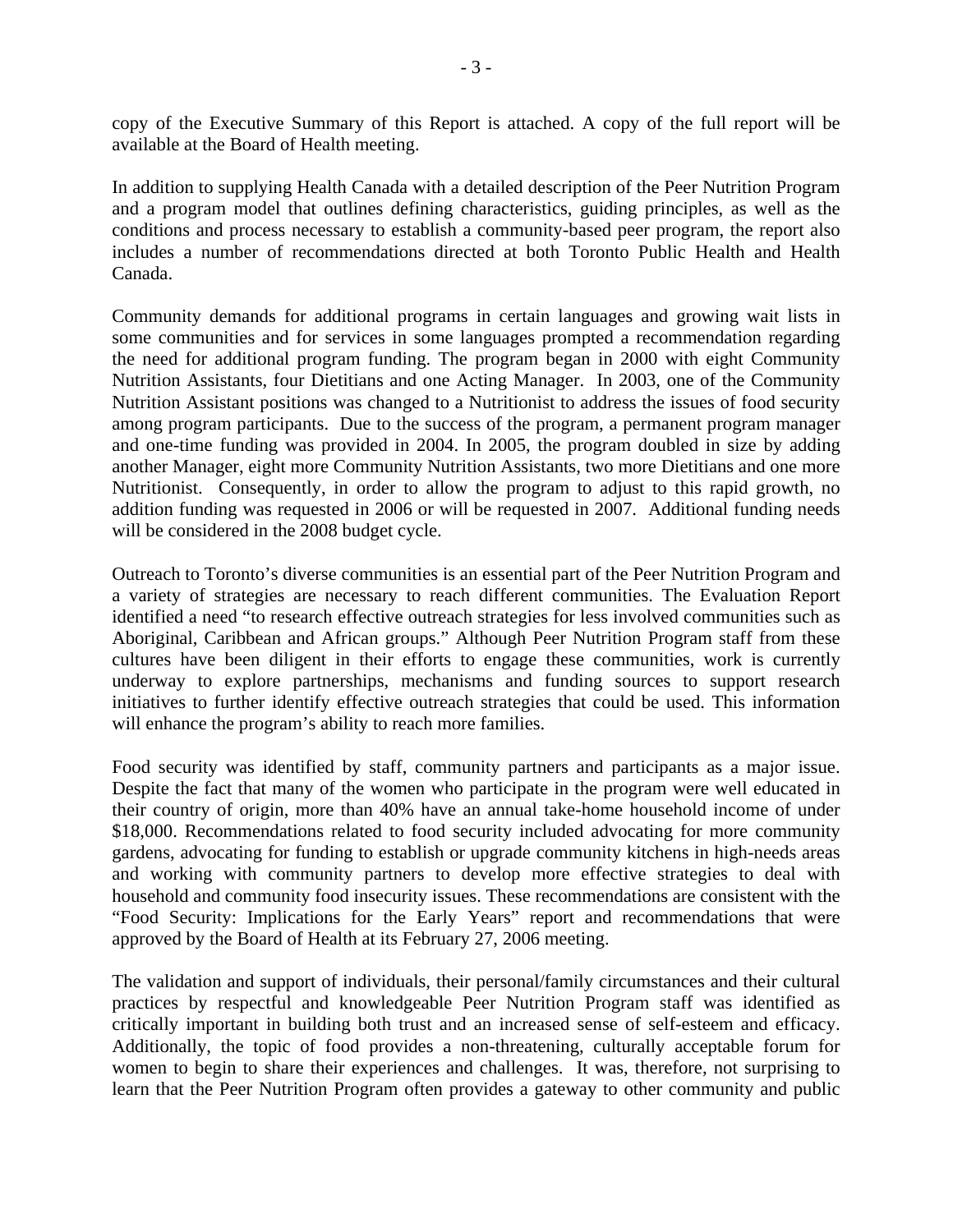health services. This led to a recommendation to strengthen the connection between the Peer Nutrition Program and other public health programs and to increase the understanding of Healthy Families managers and staff about the multidimensional aspects of food and nutrition for different cultures. Through the Healthy Families/Healthy Living reorganization in 2005, the Peer Nutrition Program became an integral part of the Healthy Families Service Area and work is already underway to build stronger linkages between Peer Nutrition Program and other Healthy Families programs such as Healthiest Babies Possible, Healthy Babies Healthy Children, Preschool Speech and Language and other early identification and parent education programming. A Healthy Families Nutrition Co-ordinating Committee has also been established to review and revise nutrition resources so that they are both culturally-sensitive and consistent across the various programs.

The validation and support of program staff was also identified as critical to the success of the Peer Nutrition Program and was named as one of the guiding principles of a community-based peer program. The mixed model of front-line peer facilitators who possess language skills, cultural competence and relevant experience, supported by mentor professionals who have the content expertise is one of the defining characteristics of the Peer Nutrition Program program model. The Peer Nutrition Program currently refers to its front-line peer facilitators as Community Nutrition Assistants. However, given the critical importance of language in shaping people's perceptions, the report recommends changing their name to something that more accurately reflects their expertise and function (e.g. Peer Nutrition Facilitator, Community Nutrition Educator). Toronto Public Health will pursue this change.

As stated above, the report also directs several recommendations to Health Canada. The first one is to apply the proposed model in a variety of programs where diverse communities do not seem to be attending traditional services, such as programs related to parenting, physical activity, sexual health, oral health and chronic disease prevention. Based on the success that Toronto Public Health has experienced with the Peer Nutrition Program, we support this recommendation and have offered our assistance to Health Canada to share this report and Toronto Public Health expertise with other jurisdictions. To support this, the report has also made a recommendation to extend the work of this project by developing a how-to resource kit on establishing a peerdelivered program in diverse communities. Toronto Public Health has much expertise to offer in this regard and is currently in negotiation with Health Canada for additional funding.

The words of program participants from the evaluation focus groups best capture the findings of this evaluation of the Peer Nutrition Program. One Afghani mom said, "We want to know and we don't have any relatives here. So, it's important that we meet and talk with each other. We can solve our problems". An aboriginal mom said "we come because we like the food, we like the environment, we like to sit down at the table with our babies. We're urbanized native people but we're still isolated. So we get to come together with our people, without cultural barriers which is good".

#### Conclusions:

The Health Canada-funded Peer Nutrition Program Evaluation has benefited both Health Canada and Toronto Public Health. Health Canada now has a model for the development and evaluation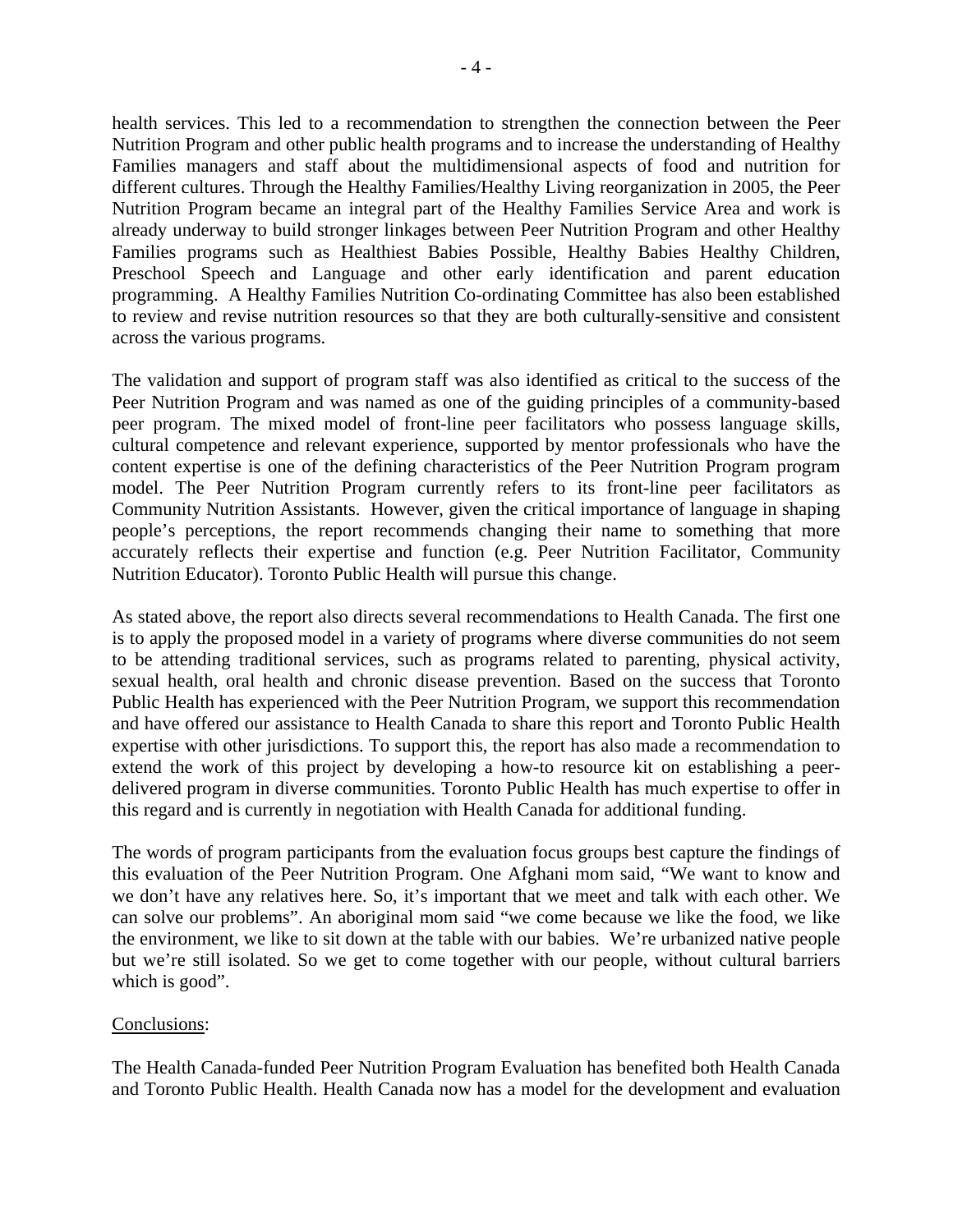of community-based peer programs. Toronto Public Health looks forward to working with Health Canada to disseminate the findings of the report and to supporting other communities to establish similar peer programs. For Toronto Public Health, the evaluation has clearly named the defining characteristics and guiding principles that have made the Peer Nutrition Program successful, and has provided validation to Peer Nutrition Program staff and community partners who have worked so hard to establish this program in the community. At the same time, it has highlighted some future directions that can be undertaken to assure its continued effectiveness for ethno-cultural communities in priority neighbourhoods within the City of Toronto.

Contact:

Vida Stevens, MSc, RD Healthy Families Manager Child Health, Peer Nutrition Program Toronto Public Health Tel: 416-338-8359 Fax: 416-338-6299 E-mail: vstevens@toronto.ca

Juanita Hogg-Devine, Acting Director Healthy Families, Child Health Toronto Public Health Tel: 416-338-7955 Fax: 416-392-0713 E-mail: jhoggdev@toronto.ca

Dr. David McKeown Medical Officer of Health

List of Attachments:

Attachment: Health Canada Evaluation Report Executive Summary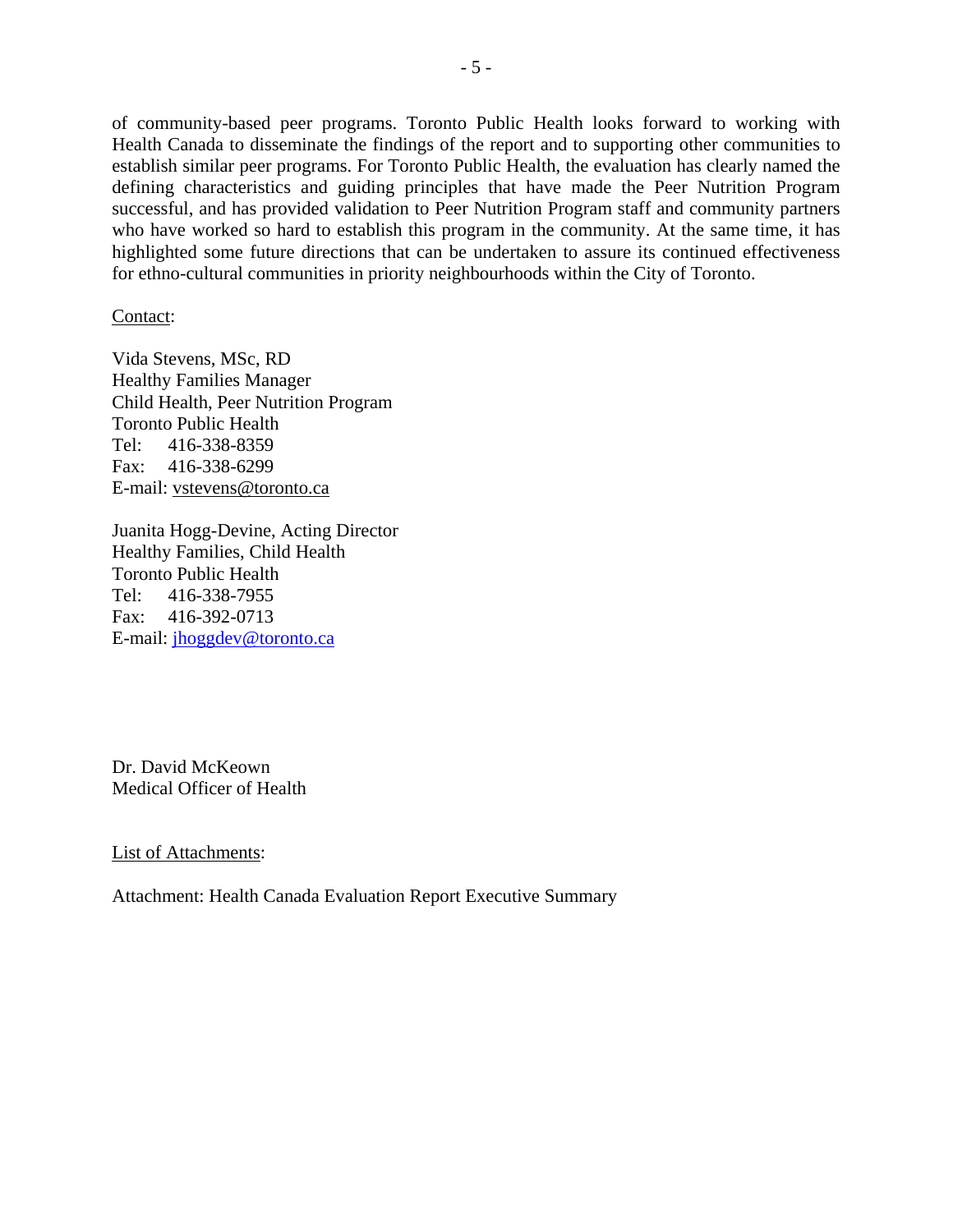# **Attachment PEER NUTRITION PROGRAM: DEVELOPING A MODEL FOR PEER-BASED PROGRAMS AIMED AT DIVERSE COMMUNITIES**



**Prepared for Toronto Public Health and Health Canada** 

**by**

**Arlene Moscovitch** 

**Spring, 2006**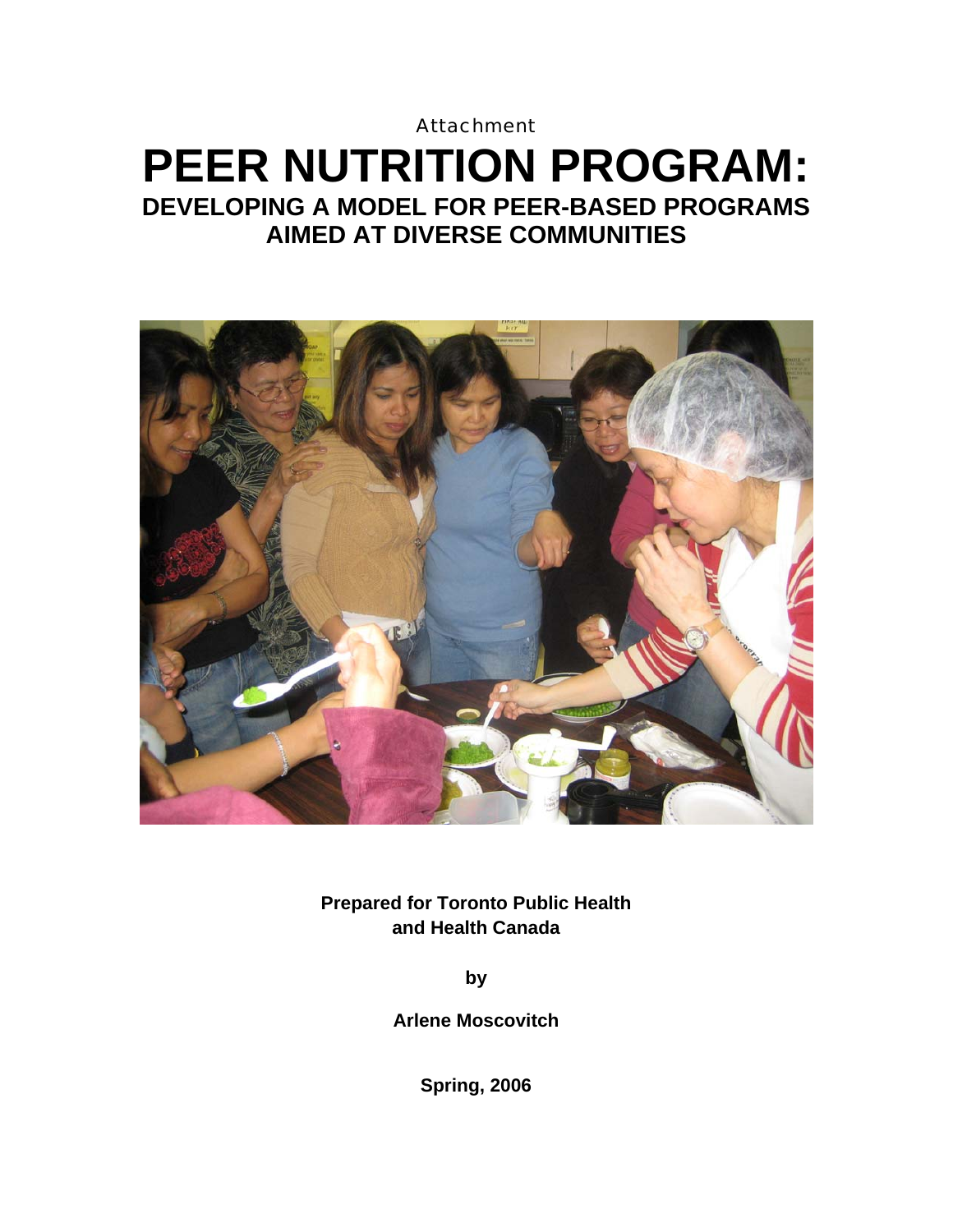# **Contents**

#### **Acknowledgments / 4**

#### **Executive Summary / 5**

#### **Introduction / 9**

Objectives / 10 Report Structure / 10 Approach and Methodology / 10

#### **Part A: Case Study of the Peer Nutrition Program / 13**

 Program Description / 13 Program Goals / 14 Genesis and Initial Challenge / 14 Who Comes? Participant Profiles / 15 Getting Started / 18 Funding / 21 The Peer Nutrition Program in Action: / 22 (1) Food Skills and Nutrition Education Workshop / 22 (2) Support Sites / 29 (3) Community Gardening / 31 Program Partnerships / 32 Main Food-Related Issues / 33 Health Promotion Strategies Used / 34 Program Supports/Incentives / 35 How the Team Works: Mixed Model Delivery / 36 Behind the Scenes / 38 Why It Works: The Benefits of a Peer-Delivered Program to Diverse Communities / 39 Indicators of Success / 40 Lessons Learned / 42 Challenges Encountered / 44 Conclusions / 45 Recommendations / 46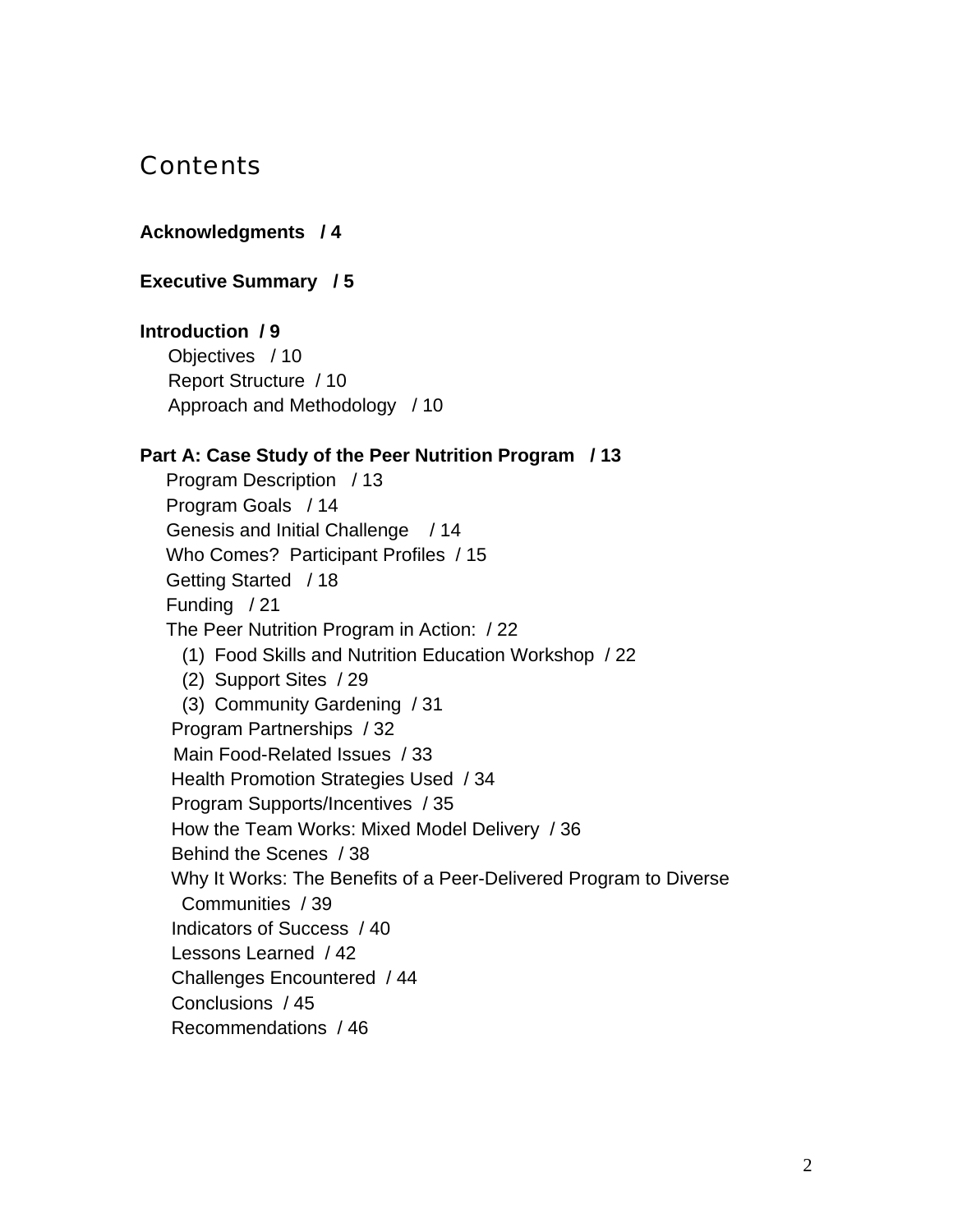# **Part B: Program Model / 48**

 Defining Characteristics / 49 Guiding Principles / 50 Establishing the Program: / 52

- (1) Preconditions / 52
- (2) Getting Started / 52
- (3) Implementation / 60
- (4) Assessment / 63

# **Part C: Appendix of Culturally Appropriate Resources / 64**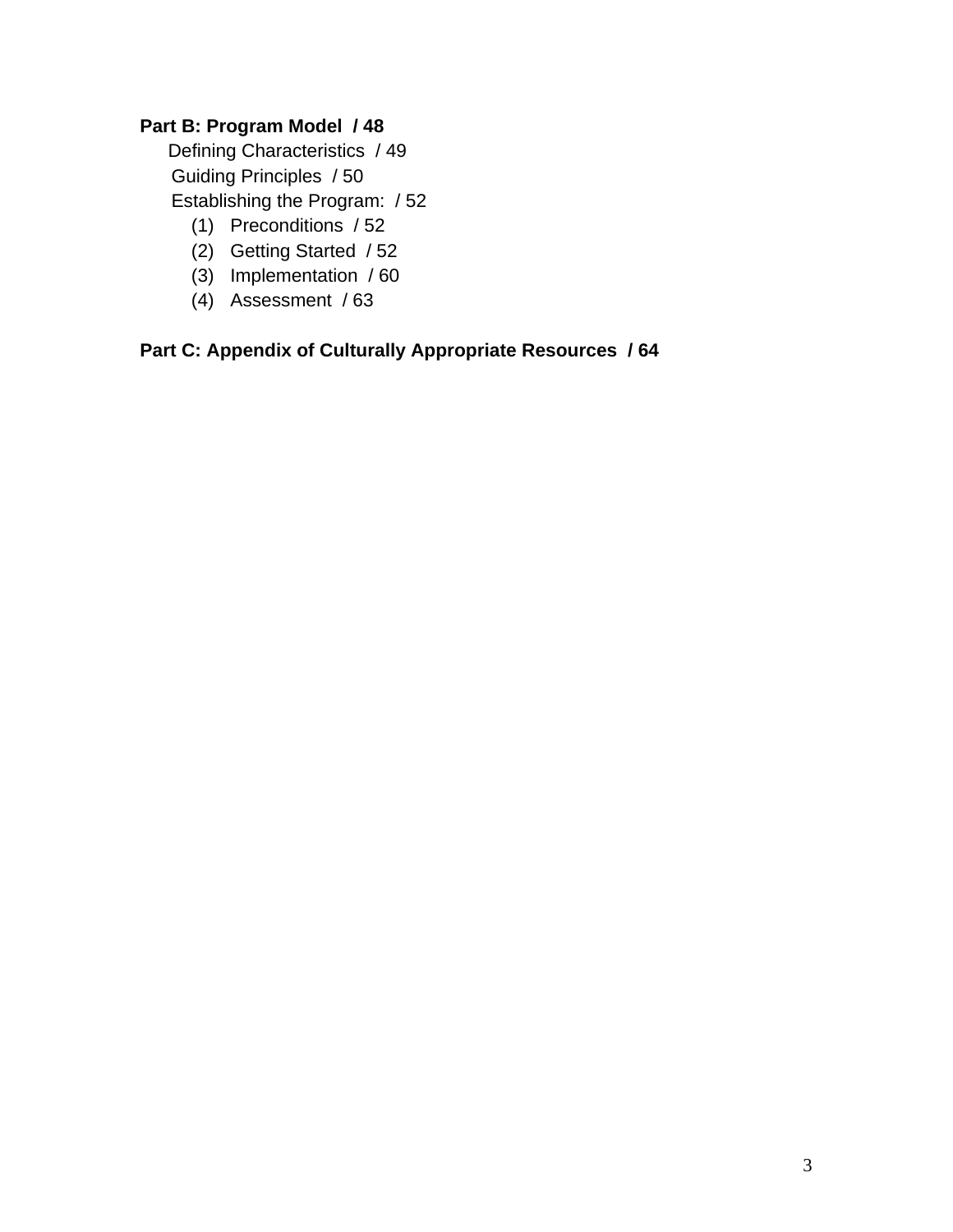# Acknowledgements

For sharing their insights and experiences about the Peer Nutrition Program, thanks and appreciation are due to the following people: Vida Stevens, Program Manager, whose vision and persistence were responsible for developing and implementing this program; Angela Foresythe, Acting Manager and dietitian, who has worked for Peer Nutrition as a front-line peer worker, mentor professional and acting manager and therefore has a unique perspective to offer; Susan Knowles who had just taken up her new position as the second Manager in the program and generously shared her future hopes for Peer Nutrition; Rebecca Bassey, Community Health Officer, who did the original community consultations; Jady Morant, nutritionist, for her impressive organizational skills; Anjali Gopinath, nutritionist, for giving complete and thoughtful answers to questions while on maternity leave; informed dietitians Yvonne London, Marisa Kung, and Heather St. Bernard-John; the dedicated community nutrition assistants, both permanent and temporary – Amra Acimovic, Fatuma Ahmed, Juliana Alexander, Ana Lina Arayon, Nashima Arora, Veronica Bright, Ernesteen Brown, Margareta Fidler, Huguette Jean-Simon, Falguni Kapadia, Anne Khuat, Paula Lantadilla, Gail Lewis, Jing Li, Carina Mahendra, Azar Mehrebian, Wanina Phipps-Walker, Rafiqul Shaikh, Binhle Tran, Gemma Woo and Akua Yamoa.

Fatuma Ahmed, Amra Acimovic, Ana Lina Arayon, Falguni Kapadia, Carina Mahendra, Azar Mehrebian and Paula Lantadilla helped with translation and transcriptions, as did Yvonne London and Vasanthi Rathakrishnan.Susan Makin, Director of Child Health, TPH and Barbara Emanuel, Senior Policy Advisor, TPH both gave helpful feedback in the preparation of this report.

The essential community perspective was provided by the following members of the Community Reference Group: Durward Anthony, Toronto District School Board; Nancy Cheng, Yee Hong Centre for Geriatric Care; Rick Lee, Parks and Recreation; Rita Lee, Rexdale Community Health Centre; Dr. Judy New, Aboriginal Diabetes, Ontario Federation of Friendship Centres; Ken Sosa, Children's Aid Society, Toronto and Natalia Udarchik, Lawrence Heights Community Health Centre. Maria Guiao, counselor at York House Community Centre, Rosetta Racco, Resource Consutant and Young Mothers' Worker, Ontario Early Years Centre, YMCA and Marlene Embank, Ontario Early Years Centre, Native Child and Family Services also contributed useful input.

Finally, to all the focus group participants who were so ready with a welcome, so willing to share their opinions and so eager to learn whatever might benefit their children, their families, themselves and their communities, thank you.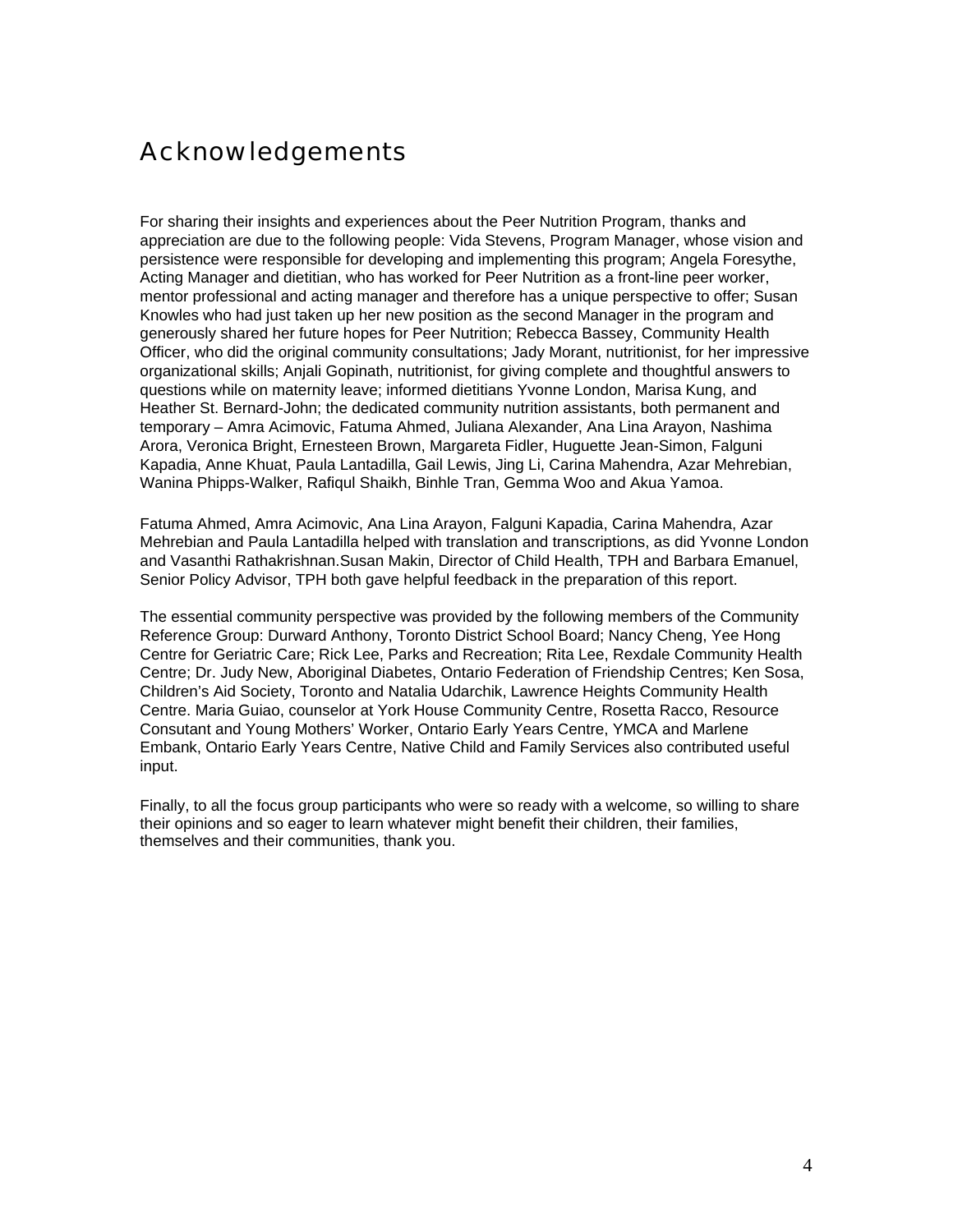# Executive Summary

The Peer Nutrition Program delivers culturally and linguistically appropriate nutrition programs to parents, grandparents and caregivers of children aged six months to six years in diverse underserved communities. The program is currently offered in 32 different languages and at more than 70 locations across the City of Toronto. Program participants receive direct education from 16 peer facilitators, called community nutrition assistants, with the support of six dietitians, two nutritionists and two managers who both have a nutrition background.

The program consists of three main components: nutrition education and food skills workshops that last for six to ten sessions, ongoing follow-up drop-ins (support sites), and a community garden initiative. The Peer Nutrition Program uses a partnership model that currently involves a collaborative relationship with 78 community agencies and organizations.

A qualitative research study was undertaken February-March 2006 to identify the key factors responsible for Peer Nutrition's success, with a view to developing a program model for other peer-delivered programs aimed at diverse ethno-cultural, ethno-racial and Aboriginal communities. In addition to identifying the key factors, the research also focused on the lessons learned and challenges encountered by those implementing the program.

The qualitative action research methodology used in this study included observation, key informant interviews and focus groups with program staff, program participants from a range of diverse communities, members of the Community Reference Group and participants in Peer Nutrition's community garden initiative. Relevant program documents, literature reviews and quantitative program data collected since November 2000 also informed the development of an extensive case study and ensuing model. The report has been written in a style that is intended to add a human dimension to useful information.

Based on program statistics, interviews with community partners, and focus groups with program participants, it is clear that a wide variety of ethno-cultural, ethno-racial and Aboriginal communities in the GTA highly value the Peer Nutrition program. Participant feedback also suggests that the program has helped improve the nutritional status of young children (and their families) in at-risk groups that were not using existing mainstream or multicultural programs offered by Toronto Public Health. Peer Nutrition delivers its nutrition-based education to diverse underserved communities with a firm focus on the social determinants of health; the ready acceptance by those communities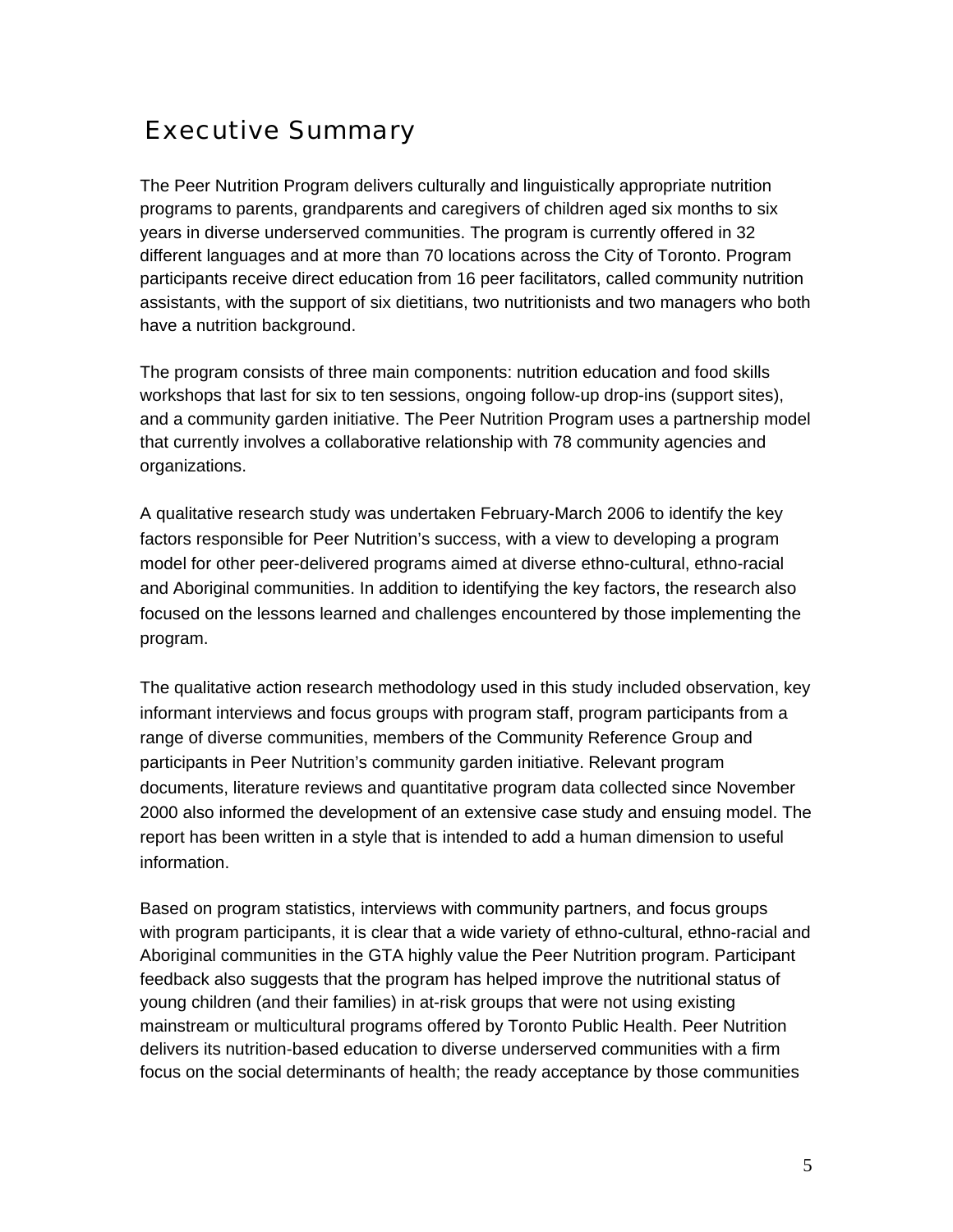of its culturally responsive services has helped to reduce health disparities, in accord with Toronto Public Health's strategic directions.

The Peer Nutrition Program has much to offer other community-based peer-delivered programs to diverse communities in terms of effective program delivery as well as information about research, protocols, strategies, processes, and so forth. Other peerdelivered programs do exist but this one is notable for several reasons which the research shows are intrinsic to its success: it is language and culture-specific; the tailored program is delivered by a mixed team of front-line peer facilitators supported by mentor professionals; community involvement is ongoing and includes collaborative relationships with host partners.

## **Key Findings**

- The linguistic and cultural specificity of the program creates a supportive initial environment for participants who feel safe and respected, and therefore better able to voice concerns and absorb new information and skills. Participants who continue on to the program's second phase are usually comfortable enough by then to enjoy mixed ethno-cultural and ethno-racial settings.
- The mixed team model is particularly effective because it combines the language skills, cultural competence and relevant experience of the peer facilitators with the content expertise and specialized support of the certified professionals, thereby providing quality assurance.
- The program develops and delivers culturally appropriate content in a culturally appropriate way. The validation and support of cultural practices and individual experiences by respectful and knowledgeable staff is critically important in building both trust and an increased sense of self-esteem and efficacy. Having developed trust, participants then use the program as a gateway to access other resources and services within Public Health and the larger community.
- Ongoing community involvement and input through community consultations and an advisory Community Reference Group are essential for advocating for the program, recruiting partners and testing resource materials. Community ownership of the program has grown as the program has proved itself to be both knowledgeable about and responsive to community needs and concerns.
- The Peer Nutrition Program is community-driven, with the bulk of its referrals coming from community sources. Internal referrals to the program from Toronto Public Health are low.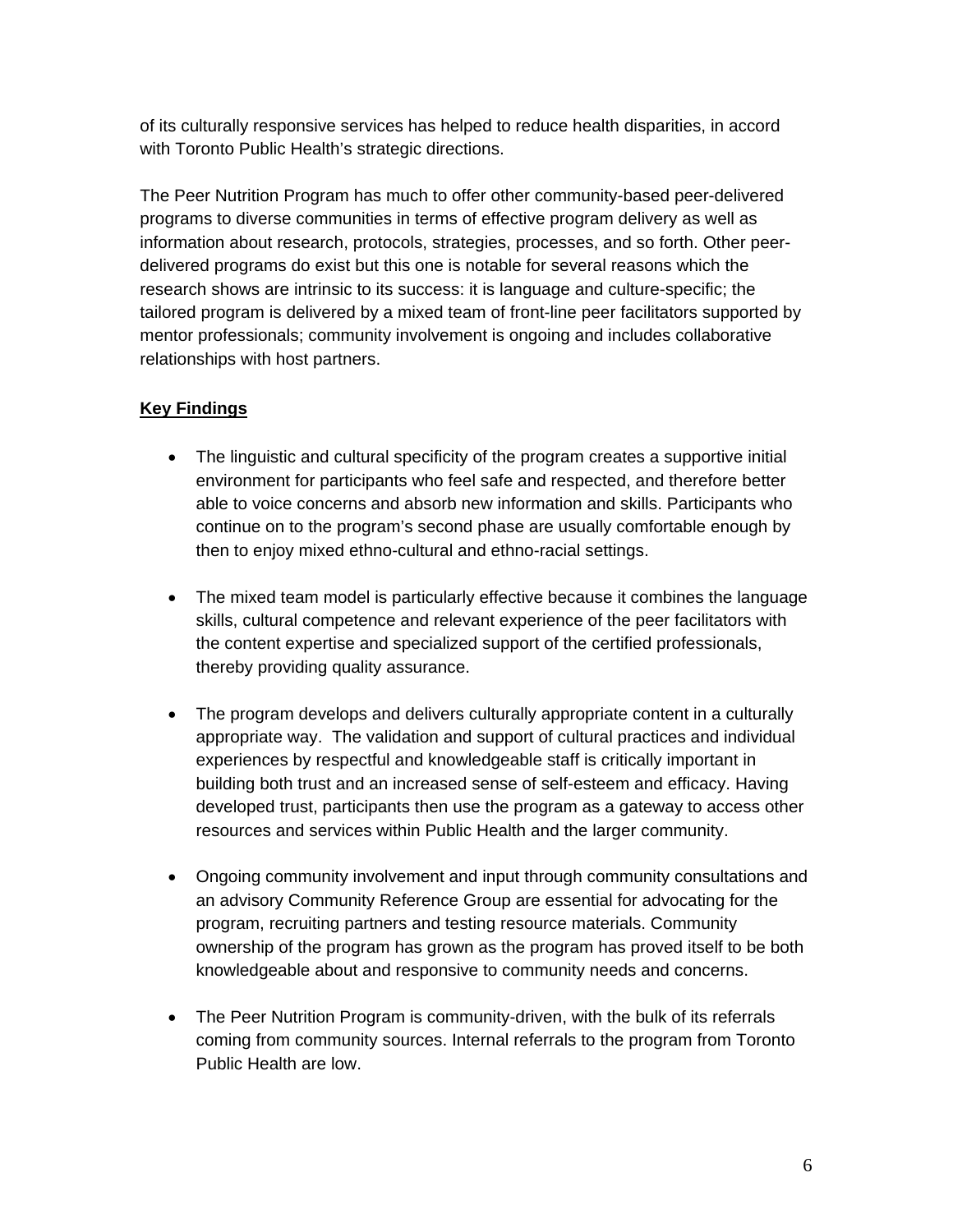- The nutrition education offered by the program is seen as important by participants but the reduction in social isolation, as well as the community engagement and skills development the program offers are almost equally valued.
- Food functions as a non-threatening, culturally acceptable entry point into other community services and resources. Consequently, when developing programs, it may be useful to look for linkages between food and other topics that are considered more controversial by some communities, such as HIV/AIDS.
- Though generally well educated, the majority of Peer Nutrition participants are dealing with extreme poverty, and household food access and insecurity are pressing concerns for many.

# Recommendations

- **Continue to advocate for increased funding** for the Peer Nutrition Program (a) to meet community-based demands for additional programs and to
	- address the waiting lists in some communities
	- (b) to research effective outreach strategies for less-involved communities, such as Aboriginal, Caribbean and African groups.
- **Advocate for funds for more Peer Nutrition community gardens** to address food security issues, encourage the growth of cultural foods and promote cultural sharing and physical activity.
- Given the high rate of poverty among Peer Nutrition Program participants, **develop more effective strategies to deal with household and community food insecurity issues.**
- Given the integrative and social development aspects of community kitchens**,**  advocate for funds for **capital grants to establish or upgrade more community kitchens** in high-needs areas, with a particular emphasis on social housing and neighbourhood community centres.. This is in line with health promotion strategies stressing social and skills development.
- **Strengthen the connections between the Peer Nutrition Program and other Toronto Public Health programs.**
	- a) The low rate of Toronto Public Health referrals into the Peer Nutrition Program causes a break in what would seem to be a natural flow in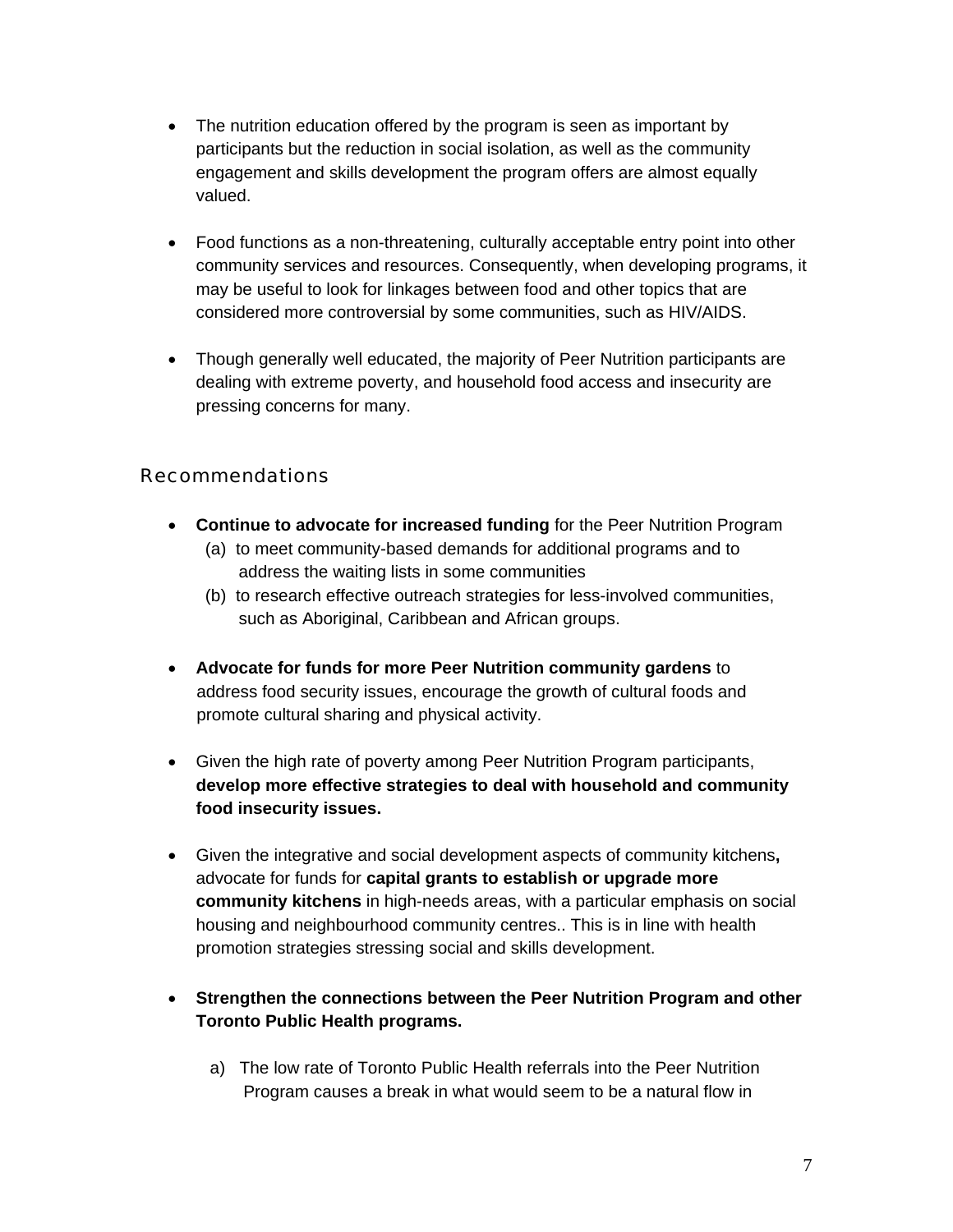services, e.g., from the Healthiest Babies Possible Program which ends at six months into the Peer Nutrition Program which begins at six months. Establish and implement an automatic referral process within Toronto Public Health to ensure that this flow occurs.

- b) Implement cultural sensitivity training for TPH managers and staff around the multidimensional aspects of food and nutrition for different cultures. This includes the social, emotional and ceremonial aspects of the food consumed by diverse groups.
- Given the critical importance of language in shaping people's perceptions, the **term "Community Nutrition Assistants" should be reframed** to more accurately reflect the peer workers' expertise and function. Some suggested terms are ""Peer Nutrition Facilitators" (as used in this report), " Community Nutrition Facilitators", "Community Nutrition Educators" or "Peer Nutrition Educators".
- **At a national level, apply the proposed model** in a variety of programs where diverse communities do not seem to be attending in significant numbers. This may include parenting programs, health programs such as diabetes, cancer prevention and heart health, physical activity programs and sexual health programs.
- **Develop a how-to resource kit** on establishing a peer-delivered program for diverse communities for other interested organizations and agencies. Such a kit would include guiding principles and templates to be adapted to local cultures and circumstances: e.g., protocols for developing culturally appropriate resources, how to identify community connectors, hiring criteria and appropriate training for the peer facilitators as well as the support structures required.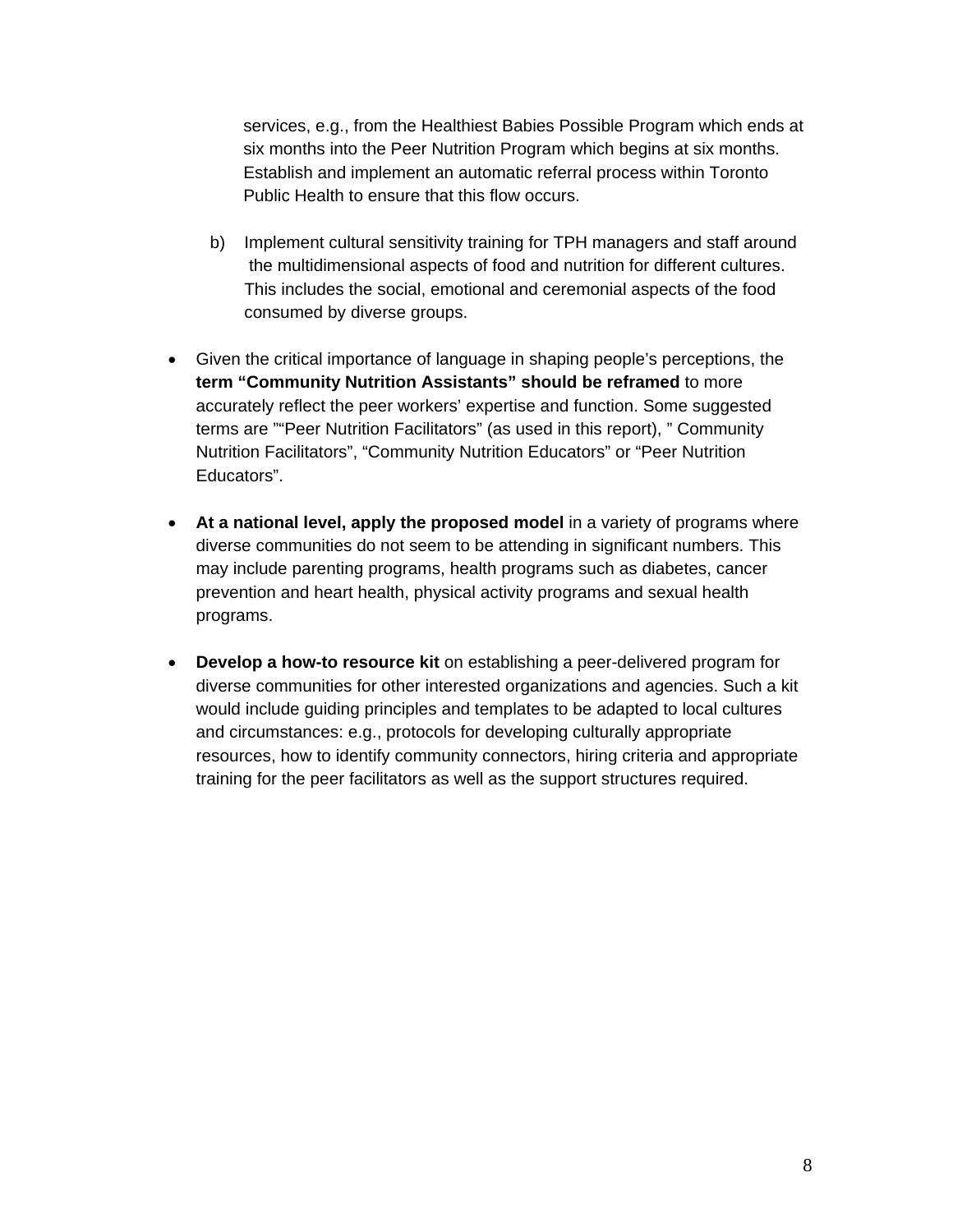# Introduction



*At a Wigwamen Housing building in Scarborough, an Aboriginal group in the Peer Nutrition Program prepares for a feast. Wanina, the Community Nutrition Assistant, sets out all the dishes she has prepared for the grand sum of only \$30.* 

*There's soup swimming with corn and beans and turnip, a variation on the "three sisters"; wheat crackers topped with cream cheese laced with crushed pineapple; two kinds of salad; tiny rolls stuffed with smoked turkey and mozzarella cheese; a fruit plate that glows with jewel colours: green kiwi, wine-red grapes, chunks of straw-coloured banana. "You see," Wanina says, as she sprinkles the last of the red pepper strips onto the fresh green salad, "the best way to get people to want to eat your food is to prepare it with lots of colour."* 

*Taking a tip from Wanina, this report aims to capture the flavour of Toronto Public Health's Peer Nutrition Program, an innovative undertaking to improve the nutritional status of young children in diverse ethno-cultural, ethno-racial and Aboriginal communities in the Greater Toronto Area. It does so with the hope that readers, having experienced what the program has meant to all who have participated in it, will be inspired by the blend of ingredients – in particular, the mix of peer facilitators and mentor professionals, supported by ongoing community input and partnerships –to create recipes for other offerings intended to nourish communities on many different levels.*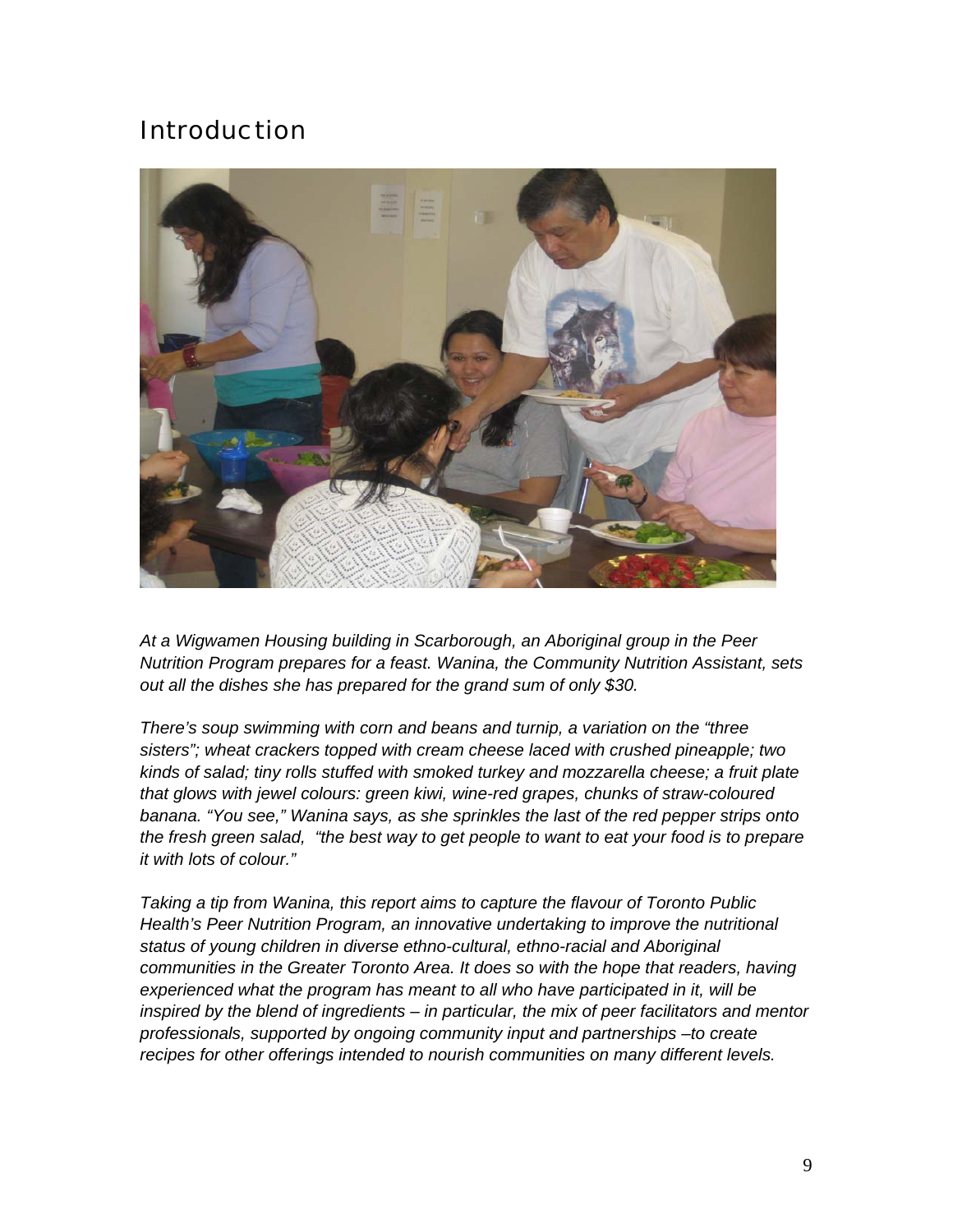# **Objectives**

The objectives of this report are three-fold:

- 1. To present a detailed examination of Toronto Public Health's Peer Nutrition Program as the basis for developing guidelines for those who wish to create community-based, peer-delivered programs serving culturally and linguistically diverse populations.
- 2. To answer the Key Question: Which critical factors have been responsible for the Peer Nutrition Program's success?
- 3. To present the "flavour" of the program in an accessible and engaging way which intensifies user involvement.

# Report Structure

The report is divided into three main sections:

- A. Case study of the Peer Nutrition Program
- B. Critical Factors for a Program Model
- C. Appendix of Culturally Appropriate Resources

# Approach and Methodology

The qualitative action research methodology used in this study included observation, conversation, key informant interviews and focus groups. In-depth interviews were done with program managers, the community health officer and several community partners. Focus groups were conducted with program participants from various communities; with program staff, including front-line peer facilitators and mentor professionals; with members of the Community Reference Group; and with participants in the community garden initiative.

#### **Focus Group Selection**

With input from the program managers, 12 participant focus groups were selected. They included nine program sites and three follow-up support or drop-in sites. Sites were chosen according to several criteria. Programs for Aboriginal participants, teen mothers and the African-Caribbean community were selected because these groups are often the most difficult to reach. The remaining groups were chosen to reflect the geographical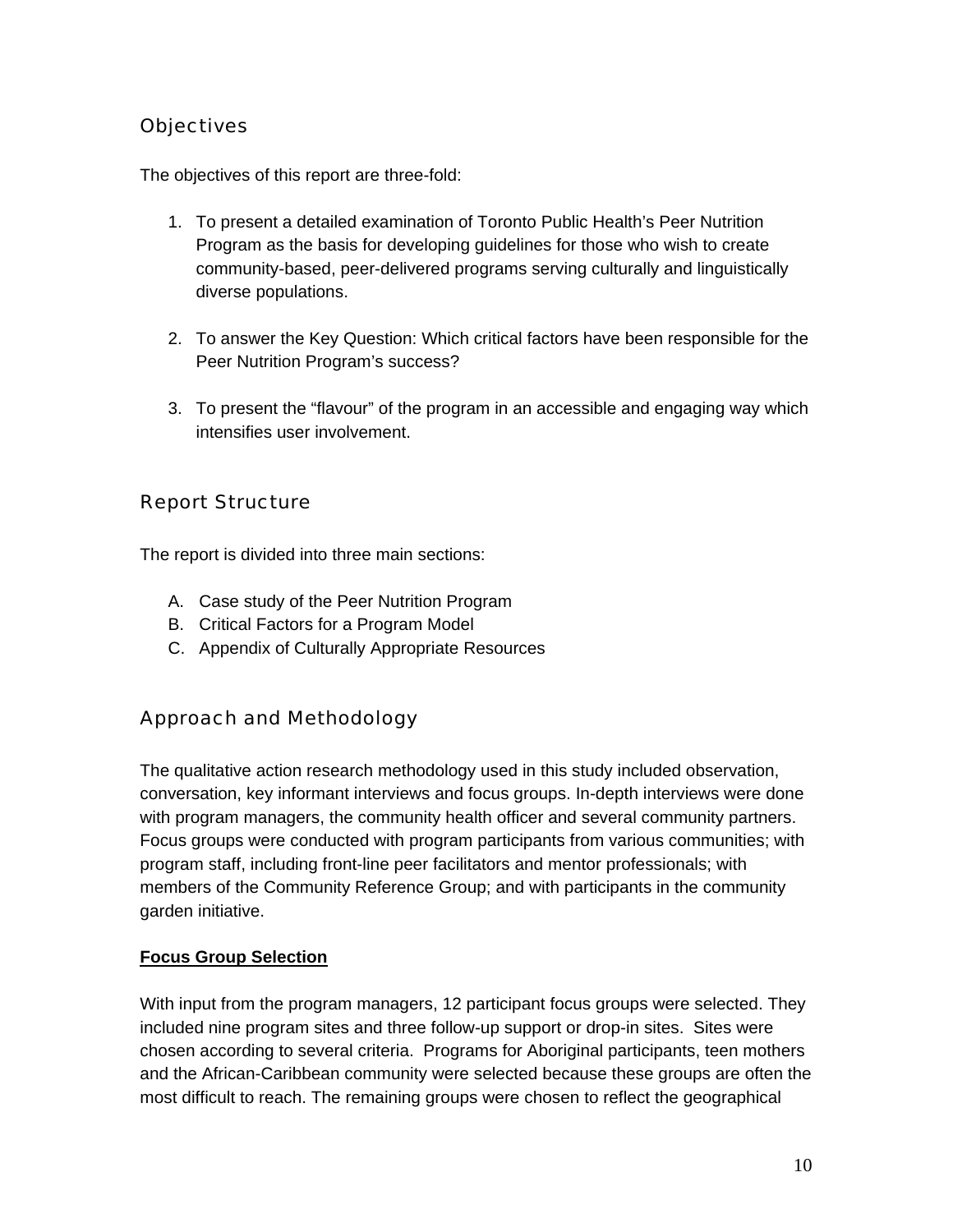spread and ethno-cultural and ethno-racial range of the communities served by the Peer Nutrition Program.

The education program groups were: Aboriginal (2), Filipino, Afghani, mixed South Asian, teen mothers, Spanish-speaking, Caribbean and participants from Ghana. The drop-in sites were Tamil, a mixed group with emphasis on the Middle East and Eastern Europe and another mixed group with emphasis on Portuguese, Filipino, Tibetan and Vietnamese.

In almost every case, the evaluator visited each education group twice. The first visit was solely for observation purposes and to create a comfort level for the participants by meeting them and explaining the reasons for the study.

## **Translation/Interpretation**

Six focus groups were conducted in languages other than English. In concert with the managers and with input from the peer workers, it was decided that the peer facilitators, usually known as , should function as translators/interpreters for those six groups. This was done because of their familiarity with the content and context of the Peer Nutrition Program and because of the comfort and trust level they had already established with the participants. The peer facilitators translated the consent letters and photo release forms into the appropriate language when needed, acted as interpreters for the evaluator and participants, asked the focus group questions and translated and transcribed the taped sessions into English.

The peer facilitators had already had several meetings with the evaluator, had taken part in their own focus group and had contributed to the framing of questions for the participants. This familiarization process with the evaluator was an important factor in facilitating an easy flow of information and a sense of comfort with their crucial role in the participant focus groups.

#### **Story Snapshots**

Innovative projects beg for innovative modes of presentation. Models are skeletons, highlighting the structural/anatomical features of a program. Stories put flesh on the bones so that the model then has a life of its own. With a nod to the work of Labonte and Feather (*Handbook On Using Stories in Health Promotion Practice, 1996)* "story snapshots" and photographs are used to document the human interactions unfolding within the program. "Story snapshots" illustrate the principles/criteria/indicators which they exemplify, so as to provide the context necessary to understand which factors lead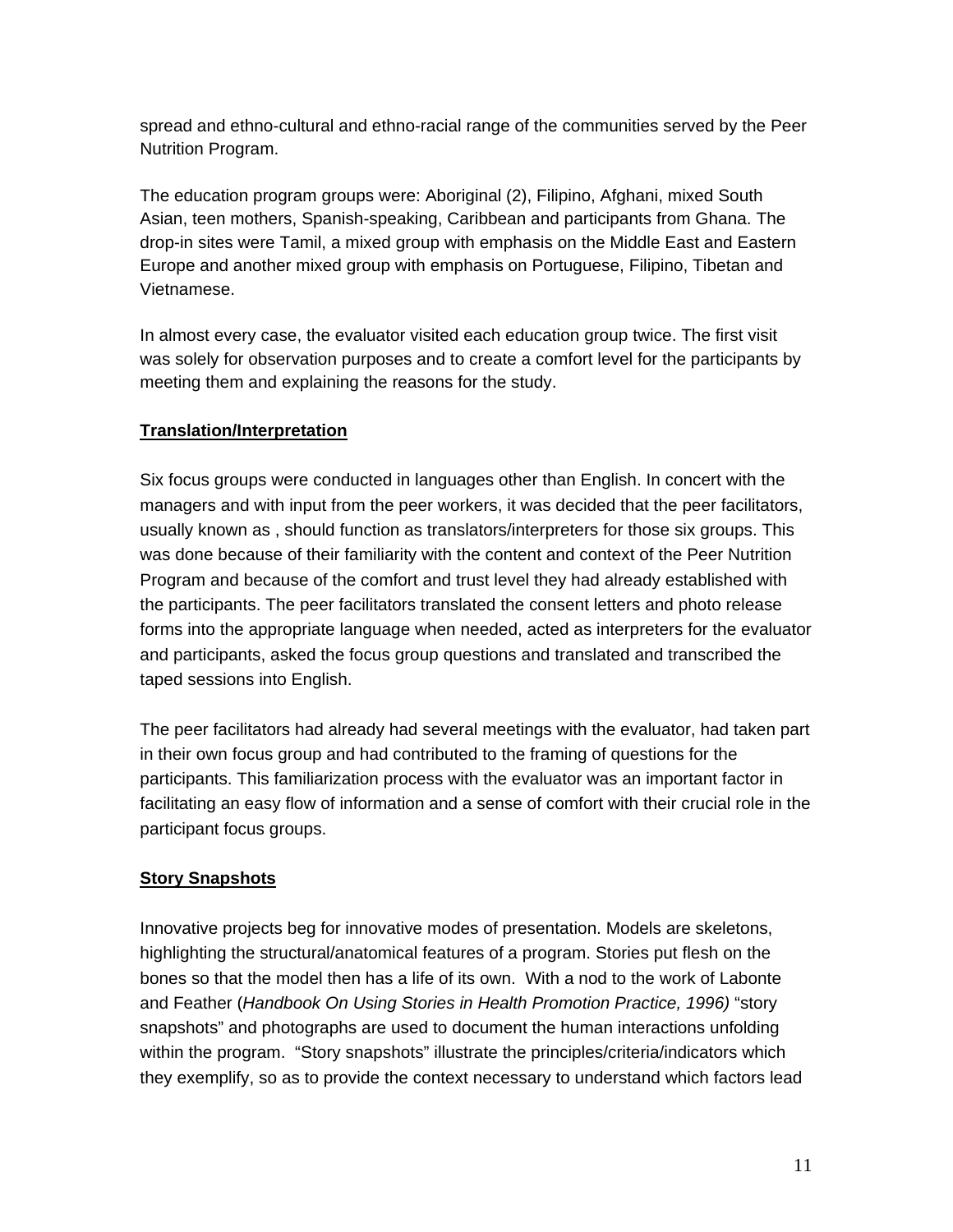to success or failure and why. These are supplemented by a liberal use of quotes to convey the immediacy of people's experiences in regard to the program.

Almost all the photographs used in the report were taken by the evaluator and the participants who used disposable cameras. The participants who wanted to take pictures were asked to record what was most important to them about the program. Copies of all the photos were given to the participating groups.

Finally, relevant program documents, literature reviews and quantitative program data collected since November 2000 also informed the development of the case study and ensuing model.

#### **Overarching Metaphors**

The Peer Nutrition Program is about food. It is about other things as well but food functions as the connector and vital entry point for the people who attend the program. At a certain level of abstraction, we may wish to strip away the food component and take a generalized look at Peer Nutrition's structures, processes, attitudes and understandings so as to possibly adapt them to other health-promoting programs for diverse communities. Even so, we would be wise to remember the food connection, not least because it offers two resonant metaphors – **nourishment** and **hospitality** – which help to explain the program's appeal and effectiveness. Nourishment, like health, is a multi-dimensional word. People can be nourished on many levels and clearly by far more than the nutrients in their food, important as those may be. So it's helpful to ask, "What does nourishment include?" and "How is it taken into account when designing healthpromoting programs?" It's worth noting that the dictionary definition of "nourish" flags "encourage" and "support" as synonyms.

For writer John Berger, the notion of hospitality is central to the way he uses language. There are, he claims, hospitable and inhospitable writings, and clarity and hospitality go together. Beyond the goal of clear, inviting and friendly language, there lie further questions: What factors create a hospitable environment? What helps to make people feel welcome and at ease when attending programs?

These and related matters are explored in the following case study.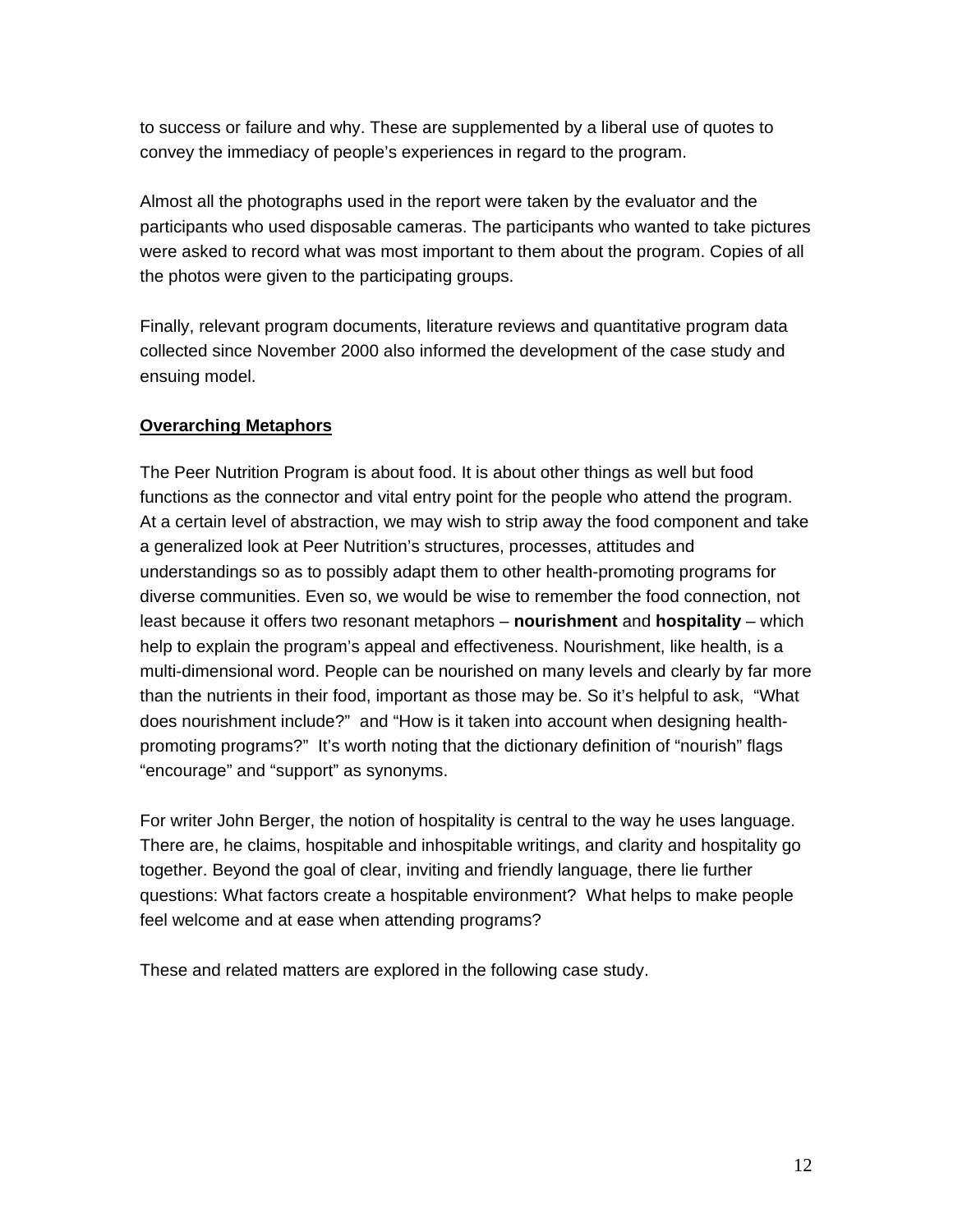# A. Peer Nutrition Program: The Case Study

 *The Peer Nutrition Program is like a big banyan tree. It gives shelter to everyone.*  Tamil participant

 *This program values people's culture. You are not here to break them and build something new, you are building on already existing values and customs. You are respecting cultures and finding tools.*  Peer Nutrition facilitator



#### Program Description

The Peer Nutrition Program delivers culturally and linguistically appropriate nutrition programs to parents, grandparents and caregivers of children aged six months to six years in diverse underserved communities. The program is currently offered in 32 different languages and at more than 70 locations across the City of Toronto. Program participants receive direct education from 16 peer facilitators, called community nutrition assistants, with the support of six dietitians, two nutritionists and two managers.

The program consists of three main components: nutrition education and food skills workshops that last for six to ten sessions, ongoing follow-up drop-ins (support sites), and a community garden initiative. The Peer Nutrition Program uses a partnership model that currently involves a collaborative relationship with 78 community agencies and organizations.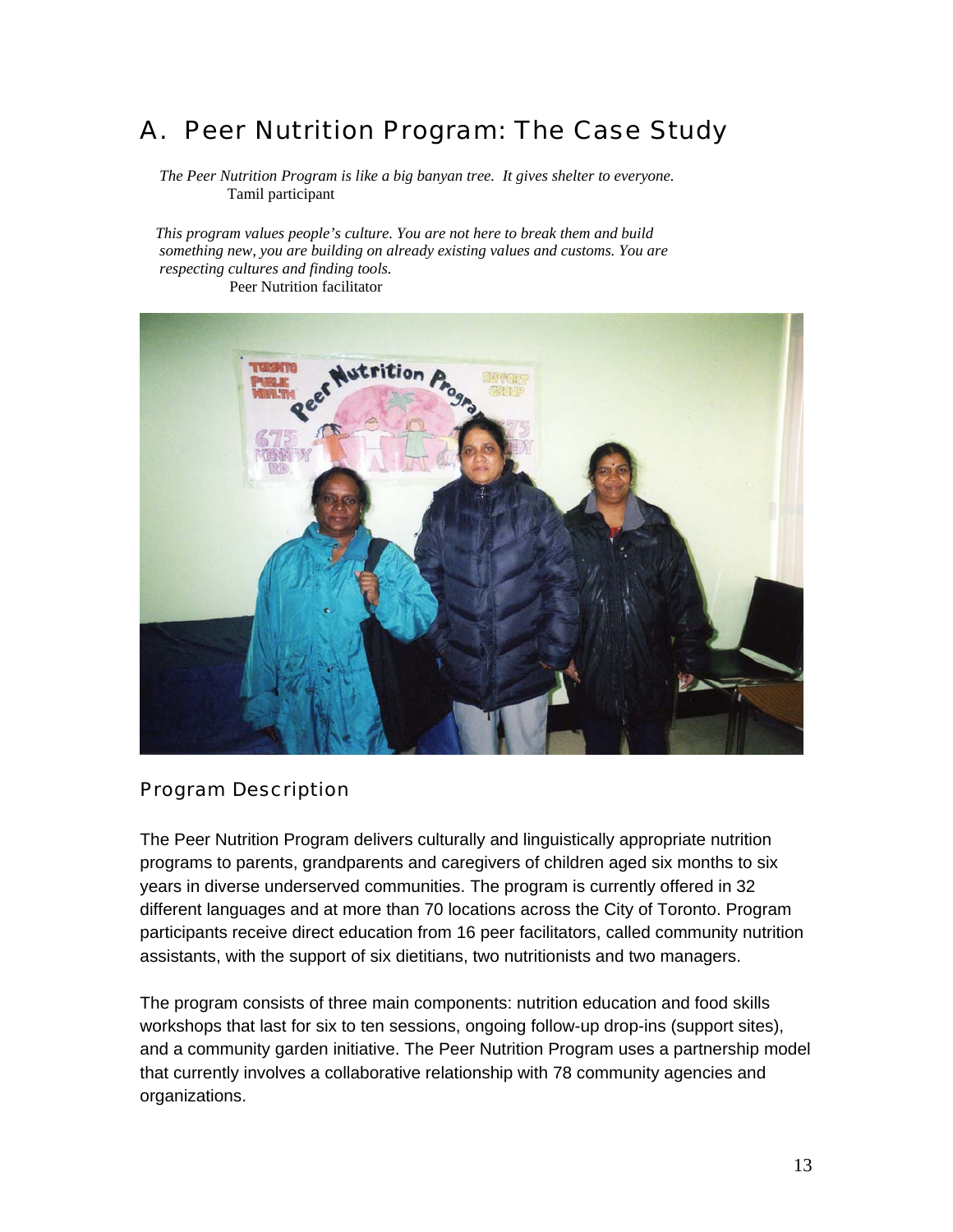# Program Goals

- To enhance the nutritional status of children six months to six years in diverse communities by improving food selection, purchasing and preparation skills among participating families
- To deliver multicultural and multilingual healthy eating messages that are appropriate and sensitive to culture, faith and literacy levels
- To encourage activities that integrate food-related beliefs and practices from diverse cultures into Canadian guidelines for healthy eating
- To share information with participants about the influence of nutrition on various stages of child development
- To share information about different stages of development and cultural practices, such as the early introduction of solid foods, in a way which is both culturally sensitive and grounded in the most up-to-date research
- To deal with food insecurity issues by showing participants alternatives to being funneled into the culture of food banks
- To provide additional "nourishment" by offering social supports and building leadership skills among participants from underserved diverse communities so as to increase their participation within society

# Genesis and Initial Challenge

The impetus to create the program came from several sources. Chief among them were the Children and Youth Action Committee's *1999 Toronto Report Card on Children* and the 2000 *Ornstein Report on Ethno-Racial Inequality in Toronto*, based on 1996 Census data. The existence of underserved communities with high needs was underscored, as well as the imperative to create programs there that would support child development and parenting.

One challenge identified was how to design a program that would improve the nutritional status of children in diverse ethno-cultural, ethno-racial and Aboriginal communities that were not accessing existing mainstream or multicultural Toronto Public Health programs. As part of the CYAC Action Plan, a Peer Nutrition Worker Program was established and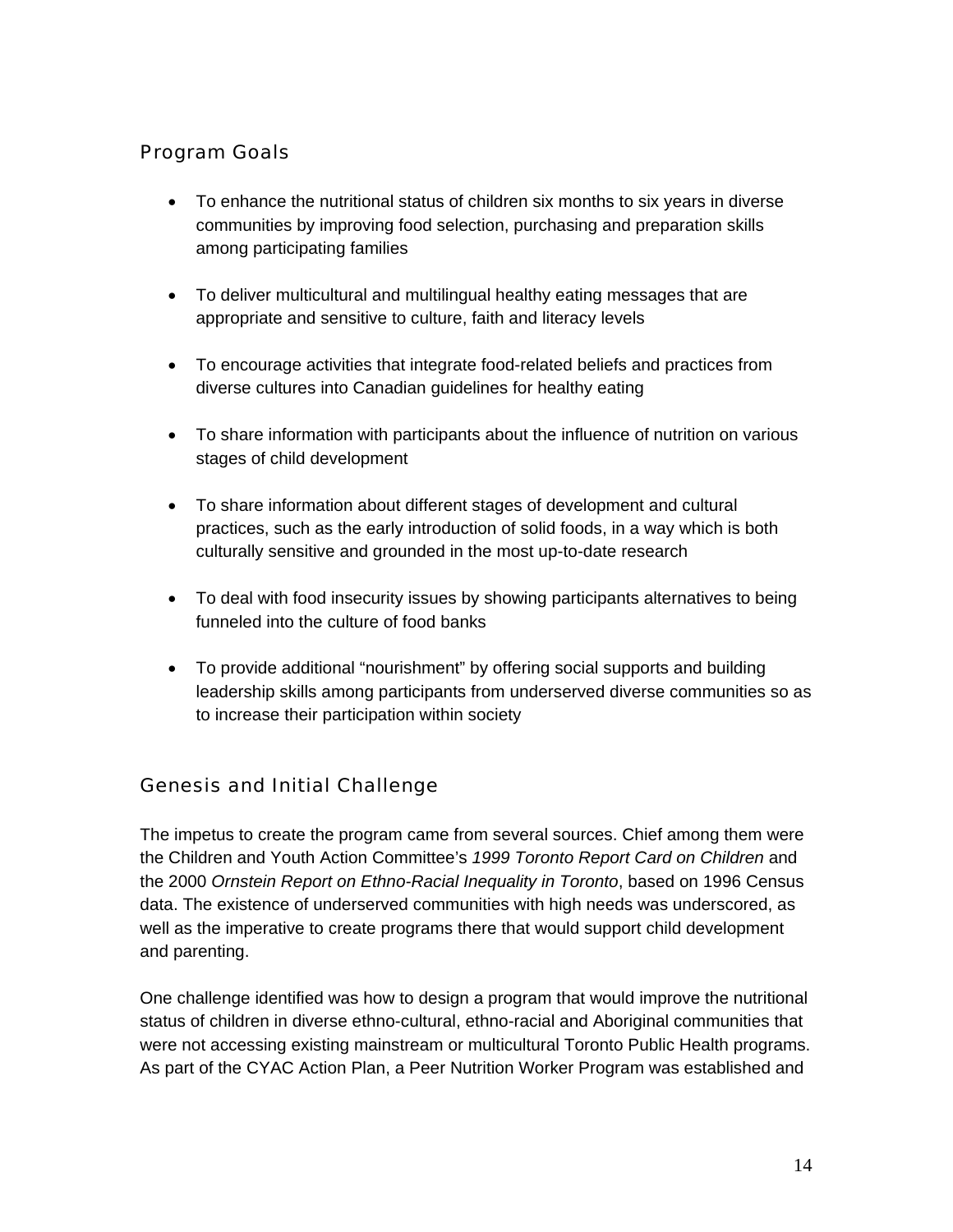with initial funds of \$459,000 began operations in November 2000. The projections were that it would serve about 720 parents per year and involve over 1200 young children. Five years later, the program annually reaches almost three times the number of parents originally projected and about 2.5 times the number of children. In some communities, there are long waiting lists to get into the workshops.

## Who Comes? Participant Profiles

The Peer Nutrition Program has clearly been successful in attracting parents and caregivers of children aged six months to six years to its program, but who exactly has been coming? Systematic data has been collected since the program began in November 2000. The most current statistics – January to December 2004 – that were available at the time of this study paint the following picture.

#### Numbers Served

In 2004, the Peer Nutrition Program with a budget of one million dollars served 1904 clients and reached 2864 children in its education sessions. An additional 900 adults attended the drop-ins. More than eighty childcare workers were trained in nutrition and 6000 people were also reached through promotional workshops.

#### Cultural Groups

The three most strongly represented groups were of East and South East Asian origins (38%), South Asian origins (23%) and African, Black and Caribbean origins (15%). Those of Aboriginal origin made up 1.6% of the total.

#### Languages

33% of the participants chose English as their preferred language for a workshop; 69.7% chose another language.

#### Age

55.4% of the participants were between the ages of 19-35. A substantial 44% were 36 years or older.

#### Participant's relationship to child

Mothers made up 79% of the total participants, followed by grandmothers at 8.8%, caregivers at 7.35 % and fathers at 2.6%.

#### Years in Canada

Though the largest percentage of participants (55.4%) had been in Canada 0-5 years, substantial numbers had been here far longer: 21.3% for 6-10 years, 12.4% for 11-15 years and 10.8% for longer than 16 years.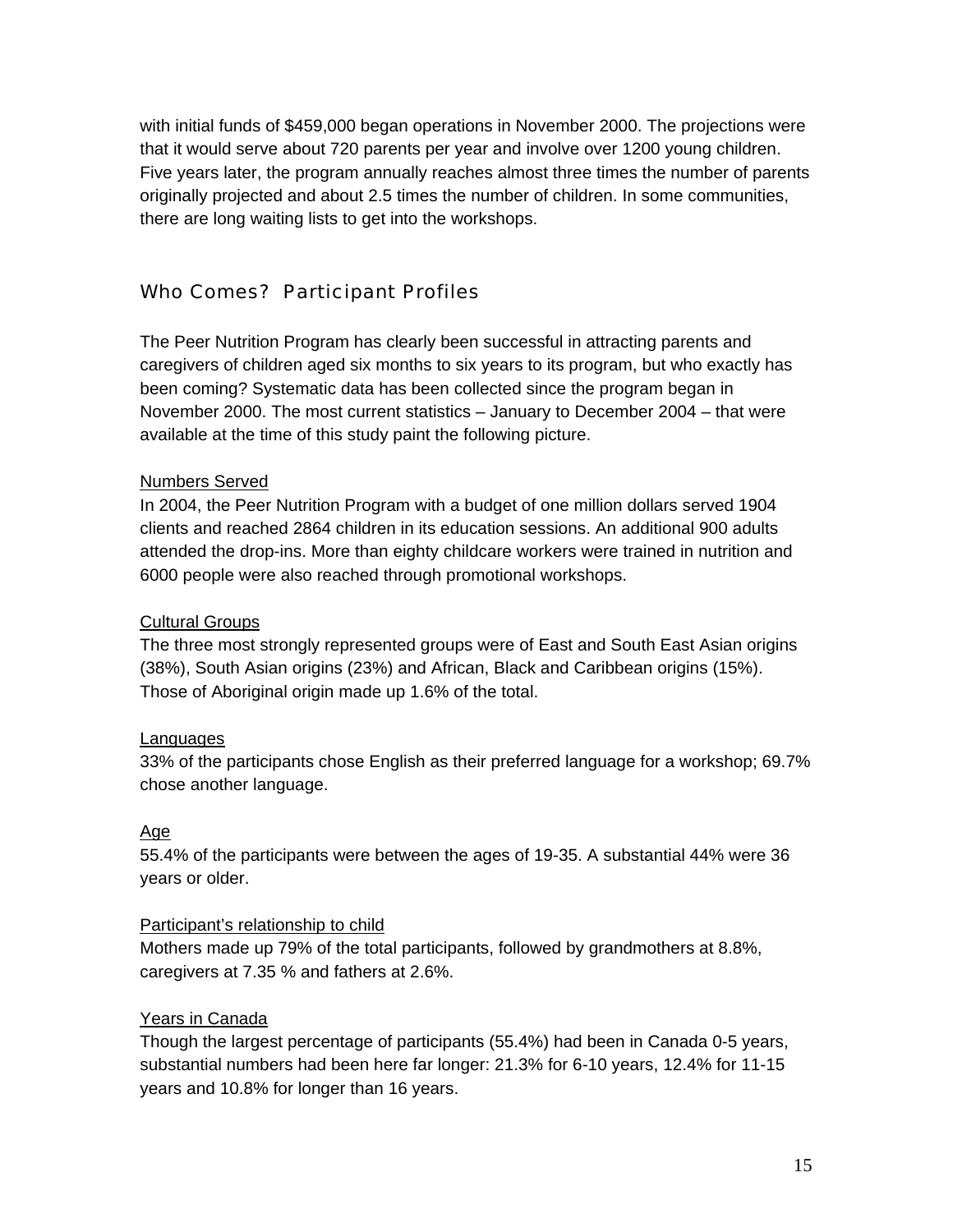## Education level

23.8 % of all participants have finished high school, 12.3% have attended some college or university and 31.6% have completed college or university. In other words, more than 40% of all participants have post-secondary education.

### Family income

40.4% of all participants have a take-home household income of less than \$18,000. Another 26% fall between \$18,000-\$28,000. 25% are on social assistance.

#### Major expenses

Housing (for 87.5% participants), groceries (for 84.7%), transportation (for 63.3%)

# Food security issues

- 8.9% of participants use a food bank or other food access service.
- Of the clients who use a food bank, 58% found the food bank adequate, 41% did not.
- Of those who did not find the food bank adequate, the clear majority (66.7%) was of Arab or West Asian origins. This most likely ties into those communities' concerns about halal food.
- Of the 10% who go without food sometimes, 1/3 do so because of lack of money.

# Other food-related data

- 46% of participants prepare meals for up to three people, 48% for four to six people.
- 34% of participants worry about the way their family eats.
- 83% of participants' children were breastfed, with a clear majority (67.6%) breastfeeding for 4 months or longer.
- The majority (57.4%) introduced solid foods at 4-6 months, with another 29.8% doing so between 6-8 months.

#### *Snapshot: Aboriginal Food Issues*

People of Aboriginal descent make up 1.6% of PNP participants. According to program statistics, they have proportionally

- the highest rate of worry about how their family eats (61.3%),
- the second highest rate of food insecurity issues for self or family (19.4%),
- the highest rate of food bank use (77.4%),
- the highest rate of early infant feeding (less than 2 months) of all the cultural groups surveyed.
- themselves but most likely to give them to their children. • Of all the cultural groups surveyed, Aboriginal adults are least likely to take vitamins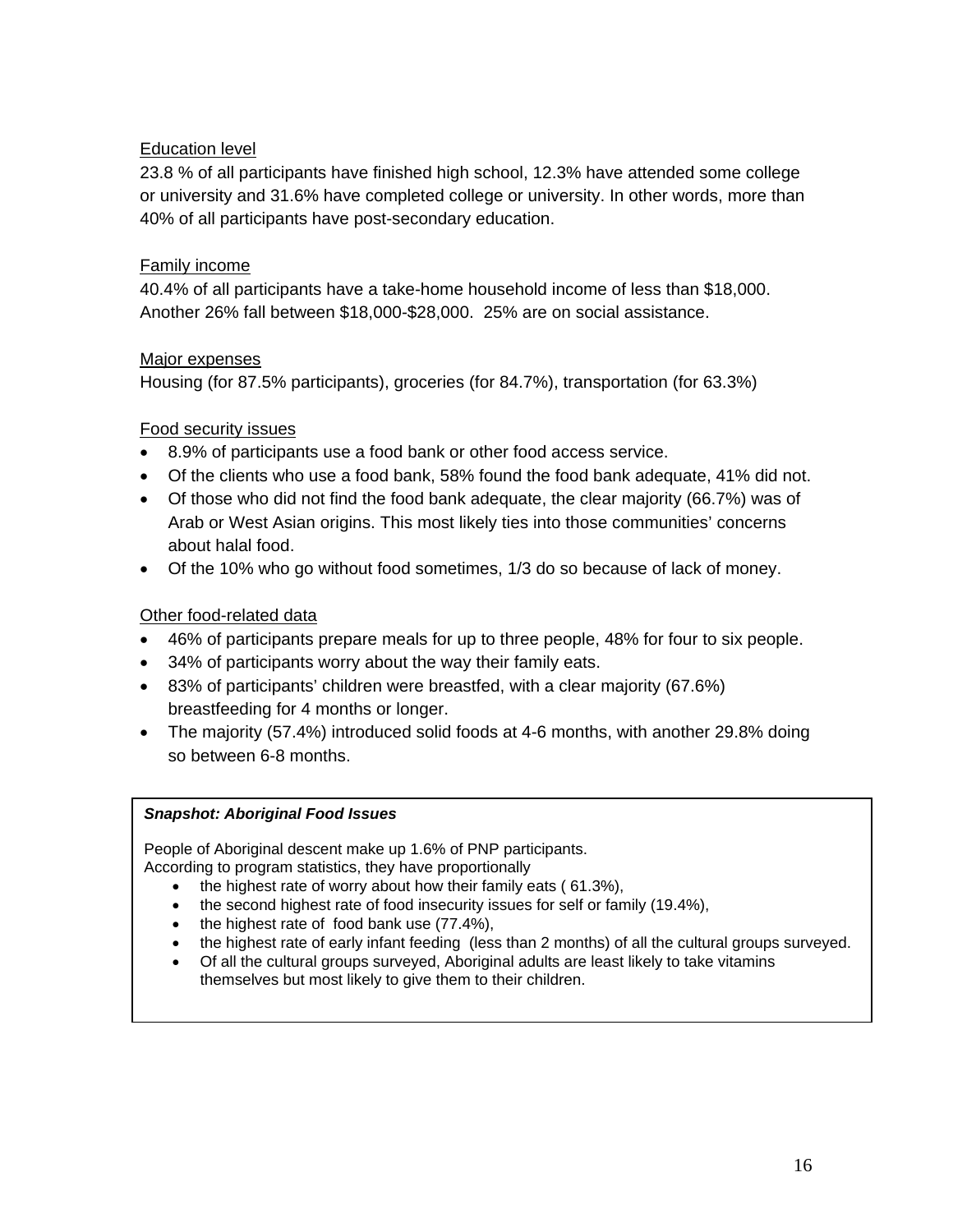70% of all participants do physical activity at least once a week or more. This breaks down into 35% daily, 18.5% three times a week, 16.2% at least once a week.

#### How Participants Heard about PNP

- 67.8% of referrals came from community sources. Of these, 49.2% of participants heard about the program from friends and relatives; 11.3% came through a community centre; and 7.3% through a cultural centre, group or agency.
- 7.9% of referrals came from Toronto Public Health. Of these, 3.1% of participants were referred by a Public Health home visitor; 2.5% by a Public Health nurse; and 1.8% by other Public Health personnel. The lowest rate of internal referrals came from Public Health dietitians at 0.5%.

#### Involvement in Other Toronto Public Health Programs

12.4% of Peer Nutrition participants were currently involved in other TPH programs. For the 87.6% who were not involved, the main reasons cited were lack of knowledge (58.3%), lack of time (26.6%) and lack of availability in their language/culture (17.3%).

#### Involvement in Other Community Programs

41.5% of participants were currently attending other community programs, For the 58.5% who were not, the main reasons cited were lack of knowledge (52.7%), lack of time (32%) and lack of availability in their language and culture (12.2%).

#### **Conclusions**

- The majority of program participants are a highly educated population who are nonetheless facing multiple stresses in their lives. Poverty is especially acute, with almost 50% bringing home less than \$18,000 annual income.
- The peer workers' outreach efforts seem to have borne fruit: the Peer Nutrition Program is obviously community-driven, with the bulk of referrals coming through word-of-mouth or other community contacts. Internal referrals from Toronto Public Health are low.
- Program availability in other languages seems an important feature with approximately 2/3 of all participants requesting that option.
- This is a population with a high rate of breastfeeding. Most participants introduce solid food to their infants between four to six months but a third do so between six to eight months.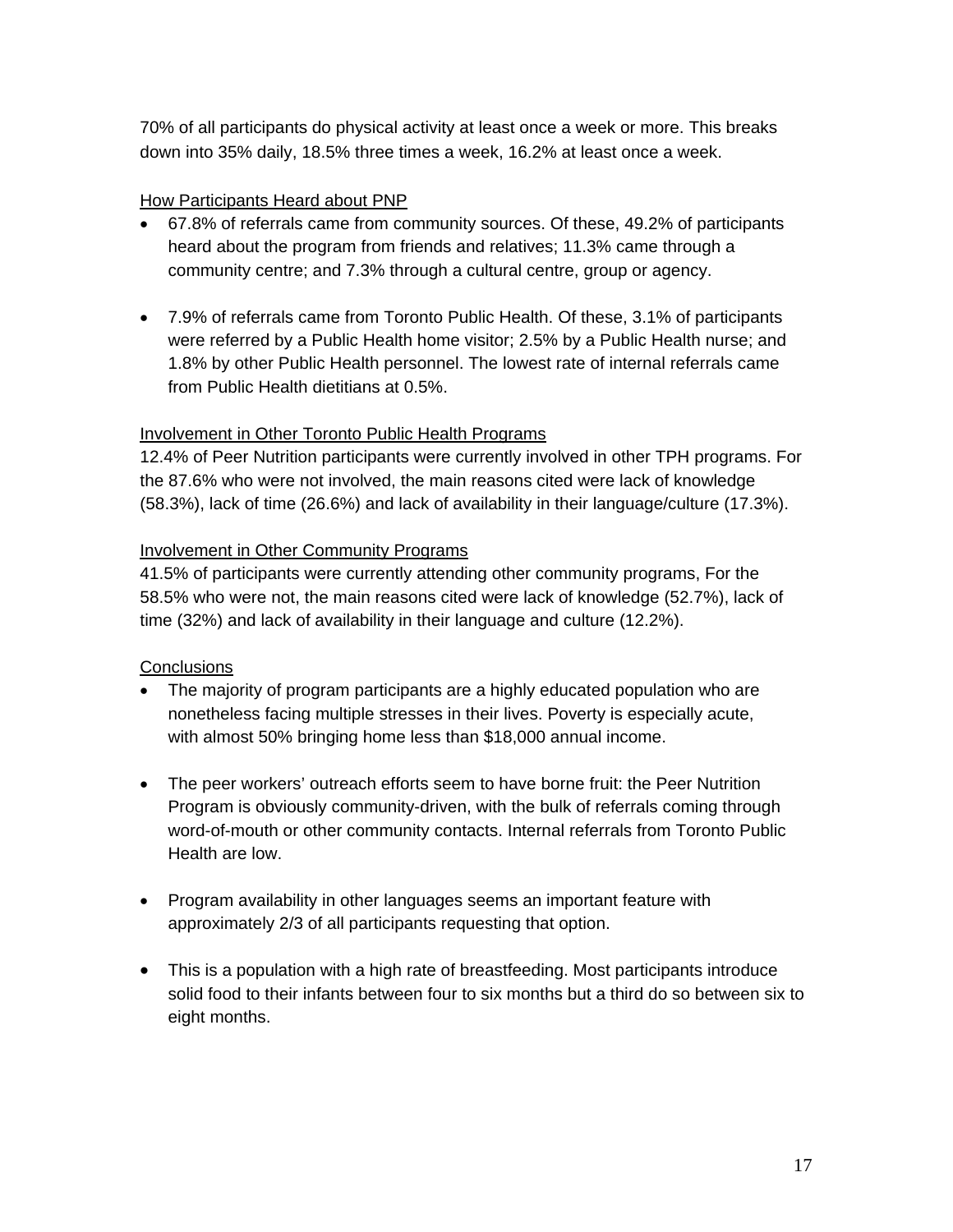# Getting Started

Once the Children and Youth Action Plan was approved by City Council of Toronto in November 1999 and adopted by the Board of Health in January 2000, funds to implement the Peer Nutrition Program became available in July 2000. The first staff members were hired in August 2000 and the program began operations in November of that year.

#### **Early Stages**

Initial planning stages began with **a literature review**, which also included an examination of different peer-led programs. The review focused on nutrition-related issues in young children as well as cultural influences on health and nutrition. One conclusion reached was that multicultural nutrition programs had had limited success. Reasons advanced for this outcome included the predominant emphasis on the scientific aspects of nutrition practice, an undervaluing of the art of service delivery and little attempt to adapt interventions to specific ethnic groups.

The **scan of peer programs** generated a list of critical factors, which help make such programs successful. Among the most noteworthy were the need to recast professionals' role from that of experts who define needs and provide solutions to that of consultants who mobilize the peer leaders and help them grow, the need to provide ongoing support for peer leaders and maintain regular contact, and the need to provide comprehensive and multi-faceted training.

The community development model used by Toronto Public Health in 1992/1993 to create a heart health program delivered by trained peers in the South Asian, Portuguese, African-Canadian/Caribbean and Chinese communities was very influential in shaping the way in which Peer Nutrition was conceived. That training had been organized and implemented by dietitians from various cultures, a community development officer and a public health nurse. However, all peer facilitators in the ethnocultural heart health programs were seen as volunteers and were paid honoraria to cover their transportation expenses.

Two defining characteristics of the new Peer Nutrition Program were that it would be a **mixed model delivery system** and that **all the peer facilitators would be Public Health employees who were paid salaries and received benefits.** The latter decision was made as a way of properly acknowledging the critical contribution of the peer facilitators to the success of the program and encouraging staff stability. The mixed model was chosen because it provided quality assurance by combining the peer facilitators' cultural knowledge, skills and relevant nutrition background with the expertise of certified professionals.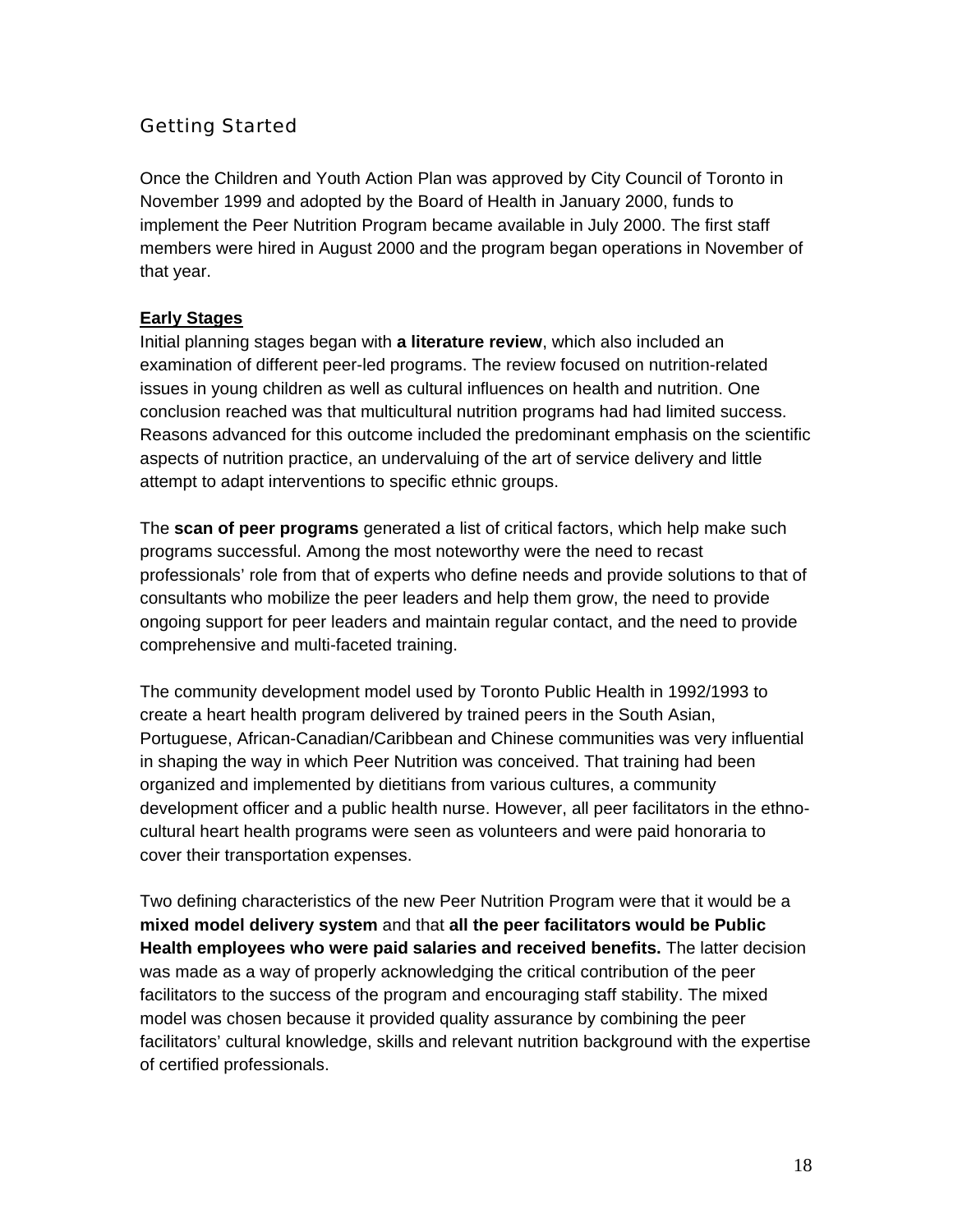A **needs assessment** was undertaken, using data from the 1996 Census and working with a social epidemiologist. The resulting **selection model** projected how many people needed services and in which particular areas. This information helped determine how many staff needed to be hired and from which communities.

#### **Community Input**

Establishing a **community connection,** based on community research, was essential to the program's success. **Community consultations** were held with grassroots community members, as well as with 40 agencies and organizations. These included representatives from ethno-cultural and ethno-racial agencies, other agencies serving mothers and children such as Children's Aid and shelters, school boards, Parks and Recreation and community health centres. Using an appreciative inquiry approach, the consultations asked community members to define and articulate needs and make suggestions for program design.

Out of the consultations, a **Community Reference Group** was formed and continues to this day. Having helped to develop the program framework, the CRG acts as an ongoing advisory group, recruits people for community consultations, suggests new program partners (e.g., community centres and schools) through its network of contacts and advocates for the program on behalf of the community.

One specific instance of very concrete feedback came when the Peer Nutrition staff was trying to understand why members of the African-Caribbean communities were not responding to their flyers. "You've got to change the design", members of the group advised. "It looks too mainstream, people don't feel that it has anything to do with them." Acting on their feedback, a new flyer was produced using exactly the same content but with a black-and-white kente cloth border. The positive response showed that producing culturally appropriate materials involves not only relevant content but extends to graphic symbols and even the colours chosen.

The Community Reference Group also had input into the development of the **program goals and logic model**, which were completed, by the program manager and Peer Program dietitians.

#### **Recruiting the Team**

**Peer facilitators** were recruited through advertisements in the ethnic press and faxouts to various community and ethno-cultural organizations. There were 700 applications for 16 part-time positions. All applicants went through a written interview, an oral interview and a hands-on cooking demonstration. Key qualifications included:

#### *Language Skills*

Peer workers need to be able to fluently speak and write their first language, as well as English. Since they are required to develop materials in their own language, translate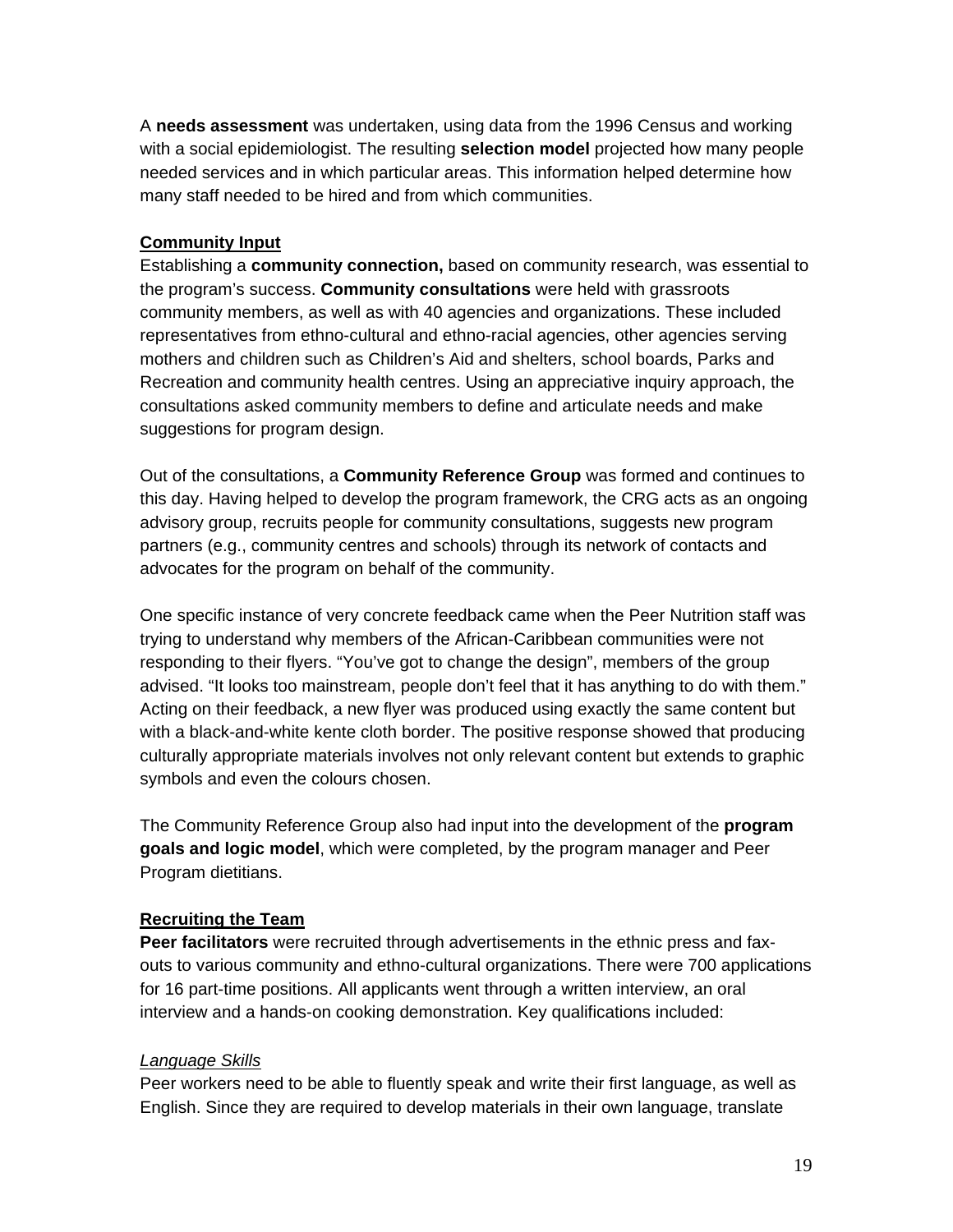English materials into their language of origin and act as interpreters for people with varying degrees of schooling, only candidates with post-secondary training in their country were considered.

#### *Cultural Competence*

Peer workers need to know the history, background, practices, fears, norms and values of their community, particularly as they relate to food. They have to have the ability to connect, build trust and work with the community.

#### *Group facilitation skills, knowledge of nutrition and working parents, and food preparation skills* were also deemed essential.

As of August 2005, enhanced program funding made it possible for the community nutrition assistant positions to become permanent and full-time.

Four **dietitians** were hired in summer 2000. Original qualifications included a degree in food and nutrition or equivalent program from a recognized university, membership in the College of Dietitians of Ontario, and completion of a year-long internship approved by the College. The internship requirement has since been changed because it constituted a barrier to foreign-trained dietitians who are now able to complete a practicum instead. Experience working in diverse communities was also important. At a later date, two **nutritionists** were hired, both of whom had begun working in the program as community nutrition assistants. Their focus was to look at food security issues and do research with a focus on policy.

#### **Training the Team**

Both the mentor professionals and peer facilitators were given extensive training. For the peer workers, this included nutrition education developed by the Peer Nutrition dietitians in line with Toronto Public Health policies and goals. Other important components were cultural sensitivity training given by experts from the community, as well as group facilitation training and sessions about working in multidisciplinary teams. These workshops, intended to build trust in one another, were done first with the dietitians and then with the peer facilitators and finally in mixed groups.

#### **Finding the Partners and Participants**

Multiple strategies were used to find the partners and participants.

- The Community Reference Group identified organizations, community centres, and places of worship, as well as the gatekeepers in various organizations and agencies who would want to co-sponsor the program.
- Four **implementation work groups** were established at the beginning of the program. Each group consisted of a dietitian, a community health officer and